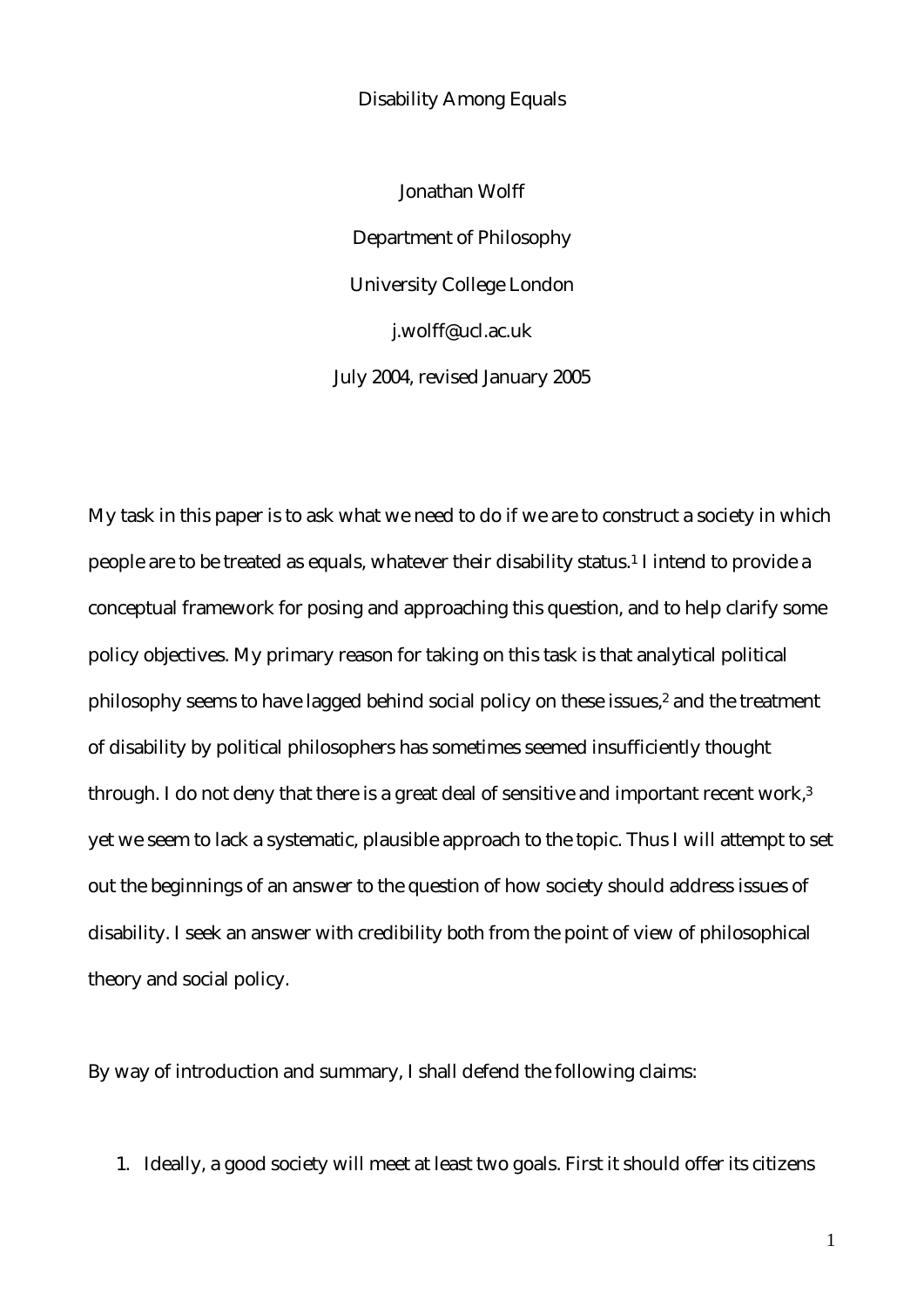*genuine opportunities for secure functionings*. Second it should be *a society of equals* in at least the sense that differences between people should be accepted.4

- 2. A person's opportunities in life are determined by three kinds of factor: first, his or her internal resources (Rawlsian natural assets); second, his or her external resources (money, property and so on) and third, the social and material structure of that person's society. In attempting to remedy disadvantage a choice will often need to be made between kinds of action corresponding to these kinds of factor.
- 3. To be disabled is to be in a position where one's internal resources are impaired and do not provide one with adequate genuine opportunities for secure functioning, given the social and material structure in which one lives, together with the external resources at one's disposal.
- 4. If society were concerned only with enhancing the opportunities of each particular disabled individual this would generally provide reason to pursue policies of 'personal enhancement' (improving internal resources) or sometimes provision of external resources, rather than material or social change.
- 5. However there are often strong reasons for 'status enhancement' (changing social and material structures), connected with the idea of a society of equals. Accepting difference is one reason, avoiding stigmatizing individuals provides another reason, and reducing risks to all provides a third.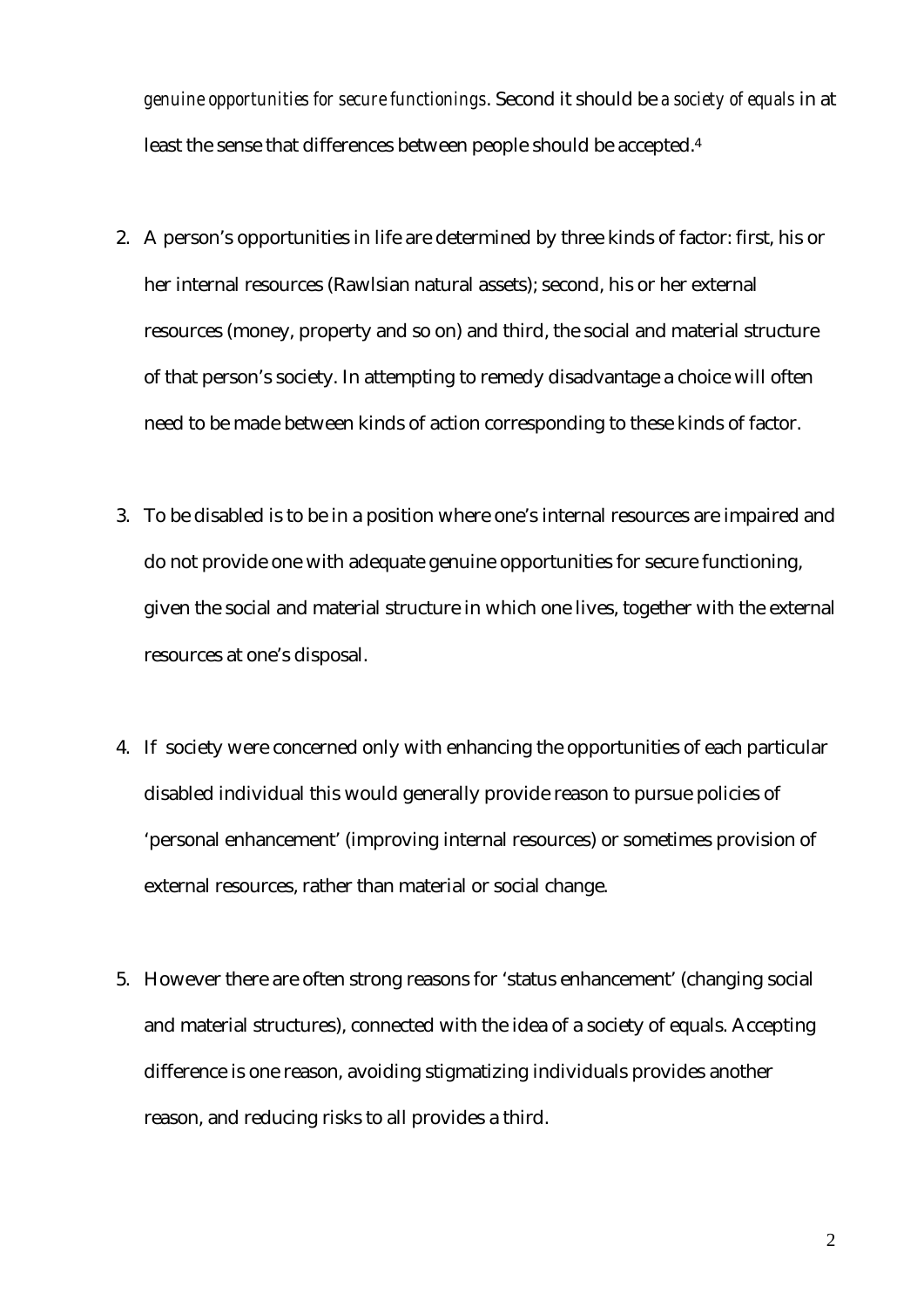- 6. Social action to address disability needs to be seen in the context of many competing claims on resources, of greater and lesser urgency. Disability typically involves complex limitations on an individual's opportunities for secure functioning. The focus of social concern, however, is the individual's limited opportunities and not disability in itself.
- 7. Nevertheless anti-discrimination policy needs to identify a group to be protected. However the concept of disability is unhelpful in this context and policy should be aimed at avoiding discrimination to people who are impaired in their mental or physical functioning.

These theses will be developed in following sections. First, however, I will explain my claim that much contemporary egalitarian thought suffers through being out of step with social policy concerning disability.

### 1. Egalitarian Thought and Disability Policy

Although increasingly coming under critical scrutiny, much recent thinking about equality has been dominated by what has become termed 'luck egalitarianism'.5 This sees the goal of egalitarian justice as that of neutralising the effects of good and bad (brute) luck on individual fortunes. The method by which it is proposed to achieve such neutralisation is normally termed 'compensation'. Within this view disability is often regarded as a paradigm of bad luck (either in itself or in its effects), for which, it would immediately follow, compensation is due.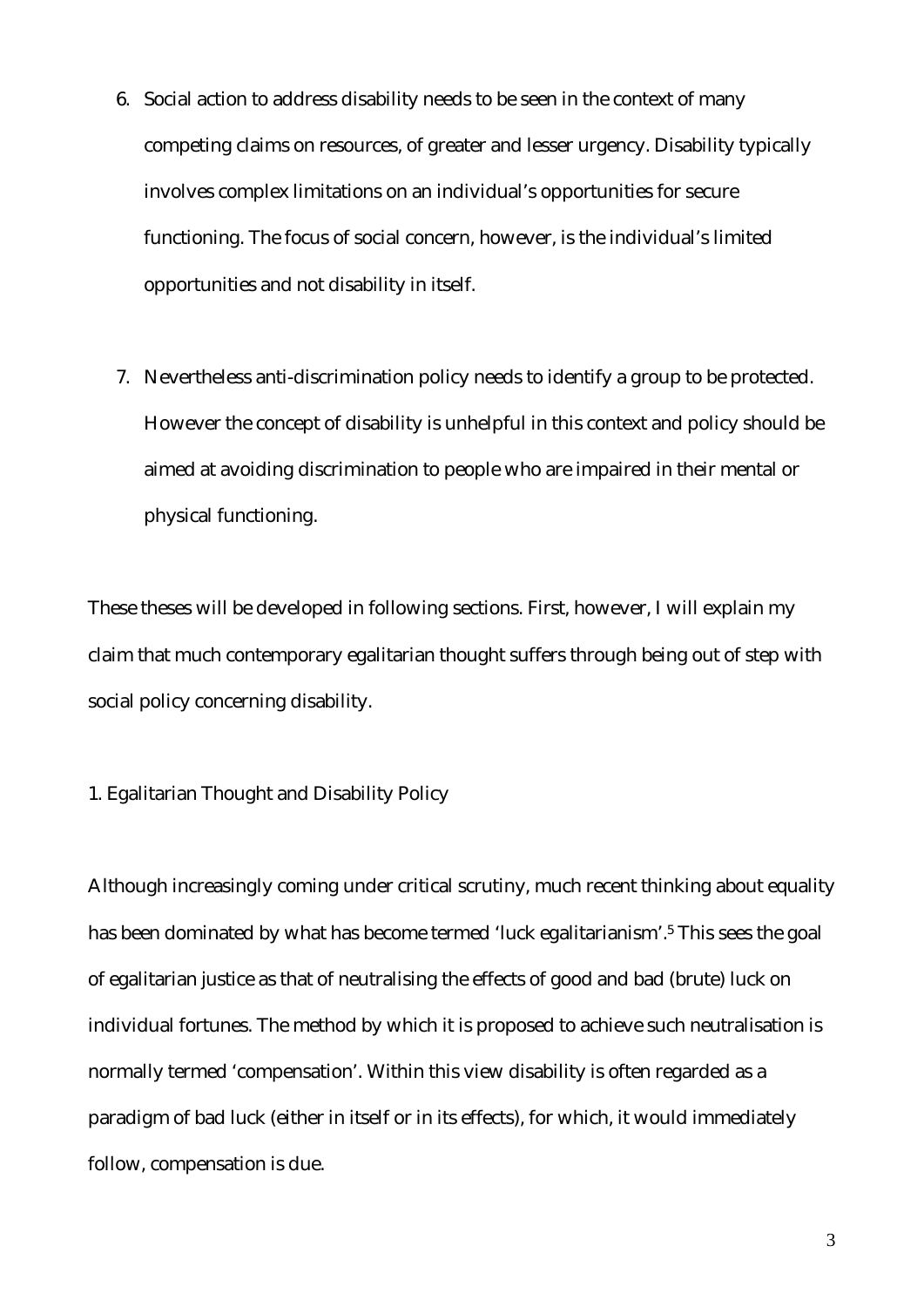Now it is not always clear what is meant by 'compensation'.6 Sometimes it appears to be little more than a placeholder for the idea that 'something must be done'. But sometimes compensation is viewed in cash terms, or at least in terms of material goods, the provision of which is regarded as 'making up for' something else which is lost or lacking. There are two quite separate possible rationales for offering disabled people cash compensation, corresponding to the two major currents in contemporary egalitarianism. According to the first - the approach based on the idea of welfare - those who are disabled are thought to suffer from lower levels of welfare (typically preference satisfaction) than others, and so need compensation to bring them to an appropriate welfare level. According to the second - within the theory centred on the idea of resources - those with a disability are conceptualised as lacking 'internal resources' compared to others (irrespective of the effects of this on their welfare) and so should be offered additional 'external resources' to make up for this lack. Both strands can in many circumstances converge on the policy of offering cash compensation for disability, albeit for different reasons.

However, when we turn our attention to real social policy we find that the focus is rather different. While it is true that people with disabilities sometimes seek support from the state in cash form, this, first, is only one of many measures sought, and second is seemingly never claimed as compensation for the special miseries of disability, although the idea that it is required to allow people to overcome a lack of internal resources is more plausible. Even so, many financial claims will normally be based on one or both of two specific reasons. The first is poverty; the consequence of the difficulties disabled people often face in earning an adequate income. The second is the special expenses of medical or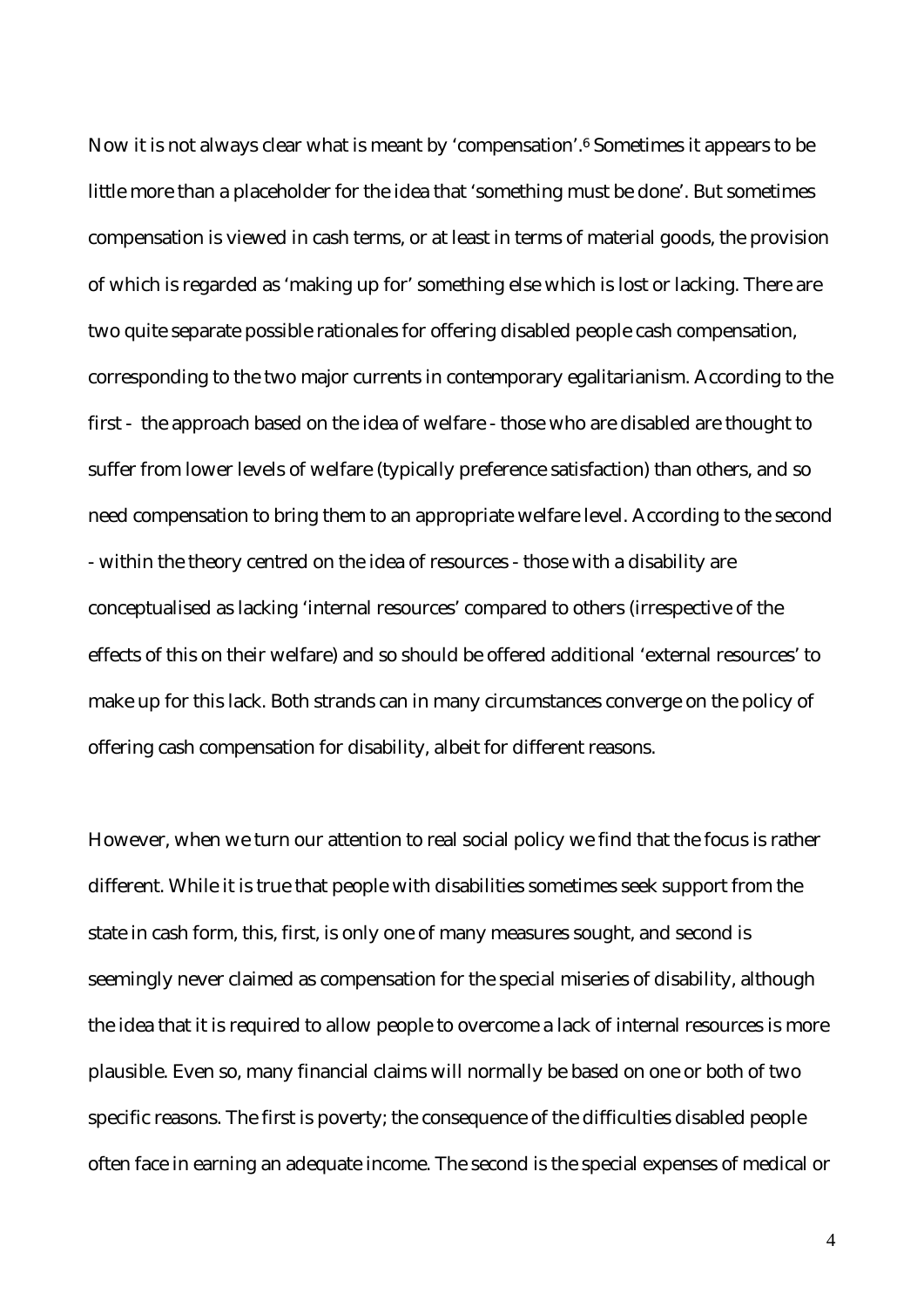other equipment or personal help required simply to get by, which may soak up a large proportion even of an income that would otherwise be adequate. Yet we should note that in reality there are many other possible strategies for addressing disability, aside from cash transfers, such as medical intervention, and technical, social and cultural change. This will be explored more thoroughly shortly. In the meantime we should note that luck egalitarianism - at least in the forms currently on offer - typically recommends a strategy which is rarely thought of as appropriate, or at least sufficient, for addressing disability.

The point is not that equality of welfare or equality of resources must always offer cash compensation, for there may be contingent reasons why other measures may be used. For example some forms of collective provision may be a more efficient means of delivering welfare or resources than individual cash compensation. Rather, it is that these views lack a principled reason for preferring other strategies. In my view this is a serious weakness of such theories (although other people might view it as a strength). It appears, then, there is every reason for looking beyond the welfarist and resourcist views which have provided a main strand of luck egalitarianism.

### 2. The Good Society

The failure of luck egalitarianism has been attributed to its excessive concentration the idea of fairness between individuals, to the exclusion of the idea of creating relations of equality between people.7 However it is important not to make the opposite mistake of imagining that all that matters is social relations. Rather equality is surely a matter both of distribution and social relations, which need to be integrated into a single scheme. That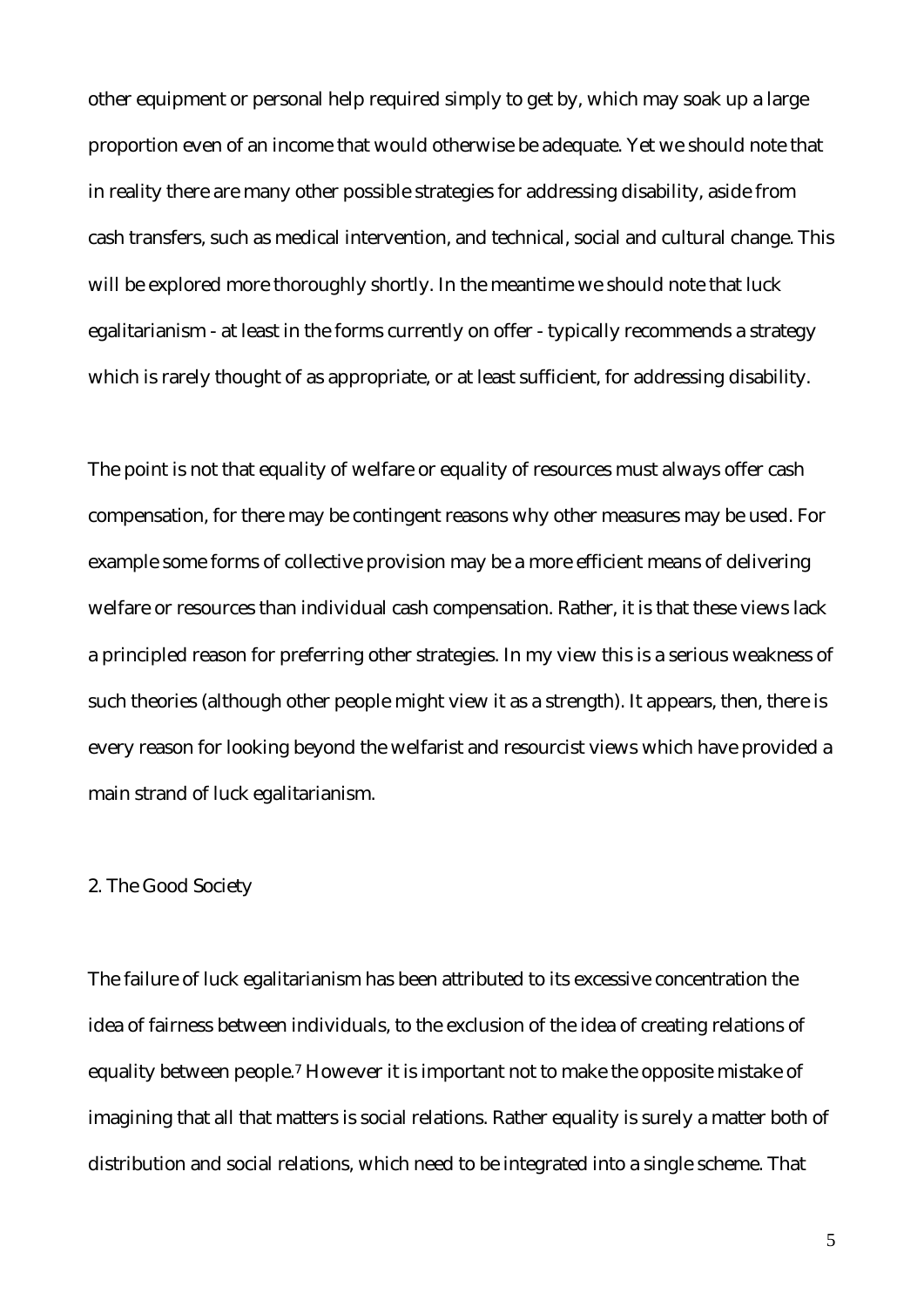integrative task will not be attempted here in detail. Nevertheless, as indicated, a background assumption to this discussion is that a good society will meet at least two goals. First it should offer each citizen *genuine opportunities for secure functionings*. Second it should be *a society of equals* at least in the sense that differences between people should be accepted. Consequently, in formulating a theoretical approach to disability policy we have to consider both of these goals. Section 2.1 discusses the former at some length, Section 2.2 the latter, more briefly.

# 2.1 Genuine Opportunities for Secure Functioning

The view to be developed here owes a good deal to Amartya Sen's well-known 'capability' view, although this is not the place to engage in lengthy exposition of Sen. To lay out the barest bones of Sen's theory, when assessing an individual's well-being we should consider not that person's welfare level, or their resources, but their 'capability to function', where functionings are what a person can 'do or be' and understood to be irreducibly plural in the sense that more of one cannot always make up for less of another.8 A capability is, it seems, an individual's opportunity to achieve a functioning, and a capability set is an individual's opportunity to achieve a range of different sets of functionings, given that capabilities or opportunities can be used to achieve various different ends. Sen deliberately avoids giving a definitive list of functionings, but in the case of disability the most relevant are likely to include mobility; education; independence; fulfilling leisure; employment; financial well-being; health (including freedom from pain); social relations to others, including the ability to express one's care and affection for them; family life; a sense of being valued; and participation in the political life of one's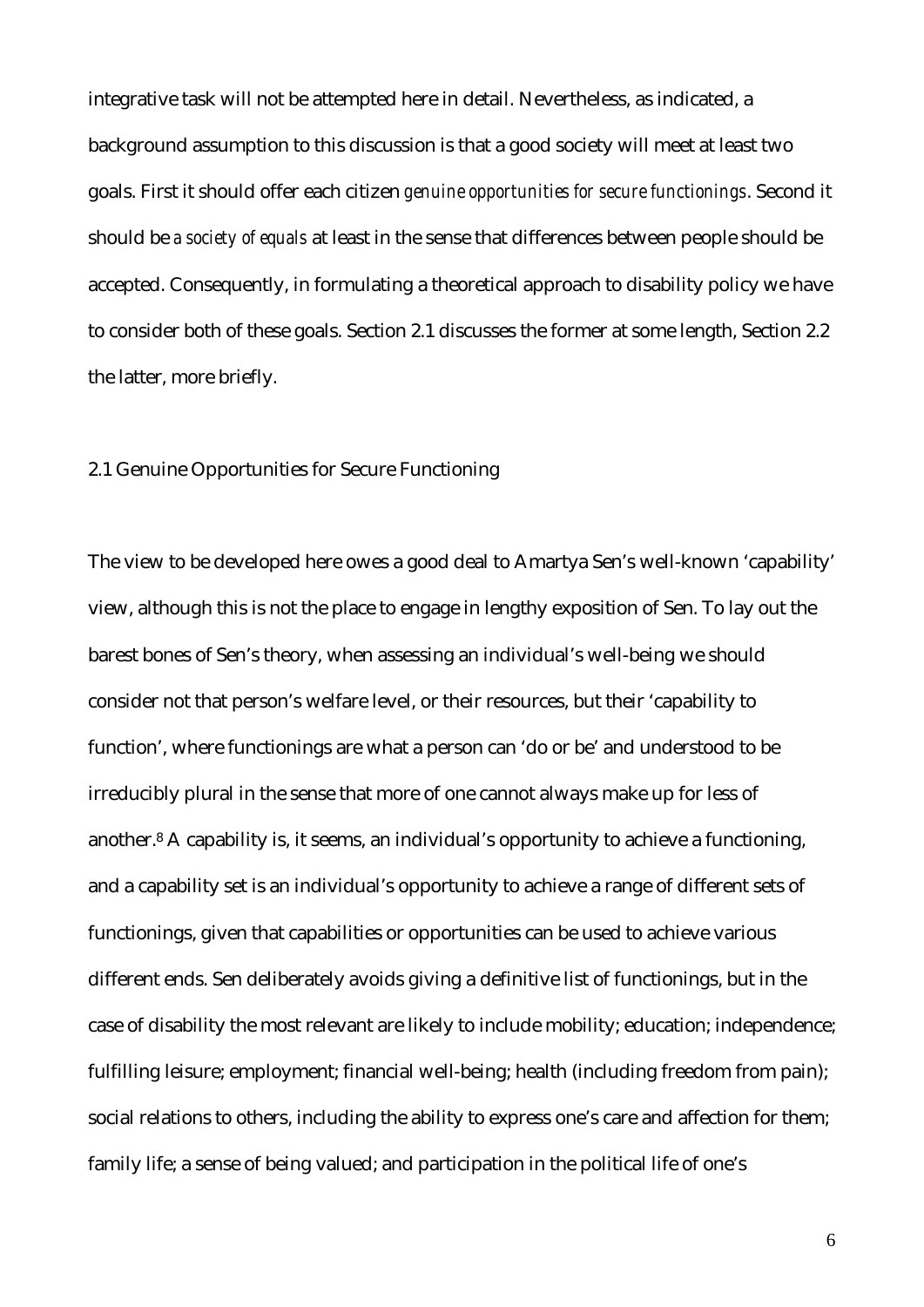community.

Although Sen's view is extremely helpful, I want here to defend a dual modification; the 'genuine opportunity for secure functionings' view. I will not question the idea of functionings, but rather the shape of the theory in which functionings appear. The first issue centres on the vagueness of the idea of a capability. To explain, within the tradition founded by Sen it is customary to argue that the government's proper role is not to provide functionings for people, but to provide opportunities for functionings, which, as noted, in Sen's terminology is rendered 'capability to function'. The advantage of the capability approach is often thought to be that it creates a space between government and its citizens in which a citizen is able to exercise a significant degree of responsibility for his or her own fate. Accordingly, on such a view, if a government provides for its citizens the proper capabilities to function, citizens have no complaint if, as a result of their own choices, they do not achieve appropriate functionings. And correspondingly no one else has a complaint if an individual manages, through his or her own efforts, a higher level of functioning.

Although this sounds appealing in many respects, the contrast between the idea of a government supplying functionings on the one hand and capabilities or opportunities on the other, is less clear than is often assumed. For, in general, it is impossible for a government to guarantee the functioning level of its citizens without extreme coercion. The old adage that 'you can take a horse to water but you can't make it drink' applies. Short of force-feeding you cannot guarantee a nutrition level. Short of incarceration you cannot guarantee shelter. In normal circumstances all goods - or at least all the goods a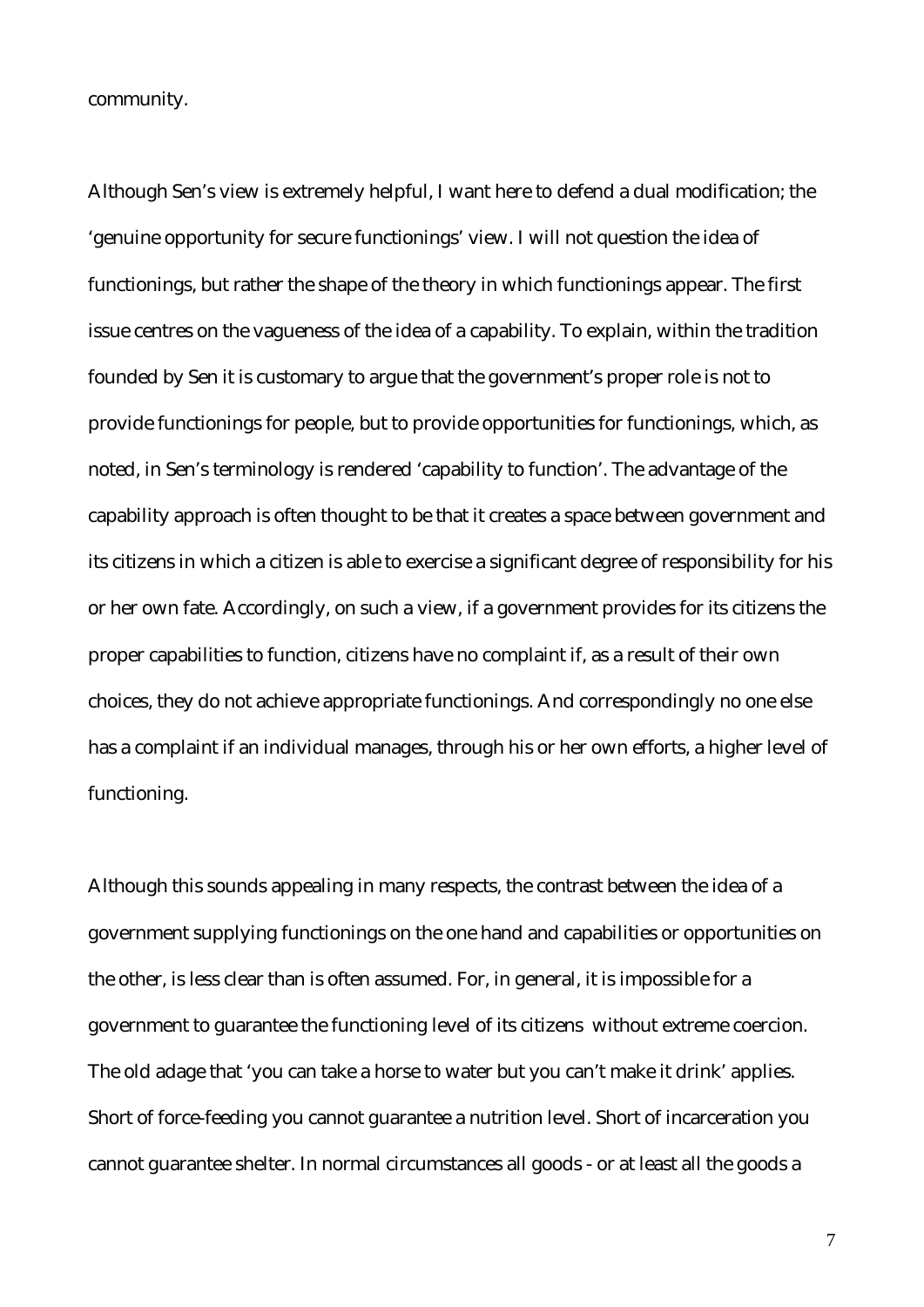government can legitimately offer - are opportunities.9

Yet this also points to the vagueness of the capability approach. If we think of capabilities as opportunities for functionings, then this means that the enjoyment of functioning will generally be conditional on performing some act - if only an act of speech – normally within the agent's power. Hence the central issue becomes the nature of the actions required of the citizens (or exceptionally by others) to turn their capabilities into functionings. Egalitarian theorists have tended to talk in terms of choices but it is rarely as simple as this. Choices generally require other actions, and actions typically have costs, or, at least, risks. Consequently any capability theorist - and more broadly any theorist who wishes to give responsibility a central place - has to consider which actions, and which costs and risks, should be required of individuals in order for them to enjoy a particular level of functioning. The range of variation is enormous: from a life's effort to the stretching out of a hand. A simple appeal to 'capability' or 'opportunity' will not suffice. It is not acknowledged as often as it should be that capability theory, or any opportunity theory of distributive justice, is under-specified until this is settled.

It seems, then, the government, like the Greek Gods, has to decide which tests have to be passed and hurdles jumped over before people can enjoy the goods they seek. Perhaps the most promising approach considers not whether a choice has been made,10 or whether an individual identifies with their actions,<sup>11</sup> but whether it is reasonable for someone to act one way rather than another. Whether it is reasonable will, in turn, depend on the potential impact of so acting on other aspects of the person's life, and the lives of others, and the potential impact on the person and others of their not acting in a particular way,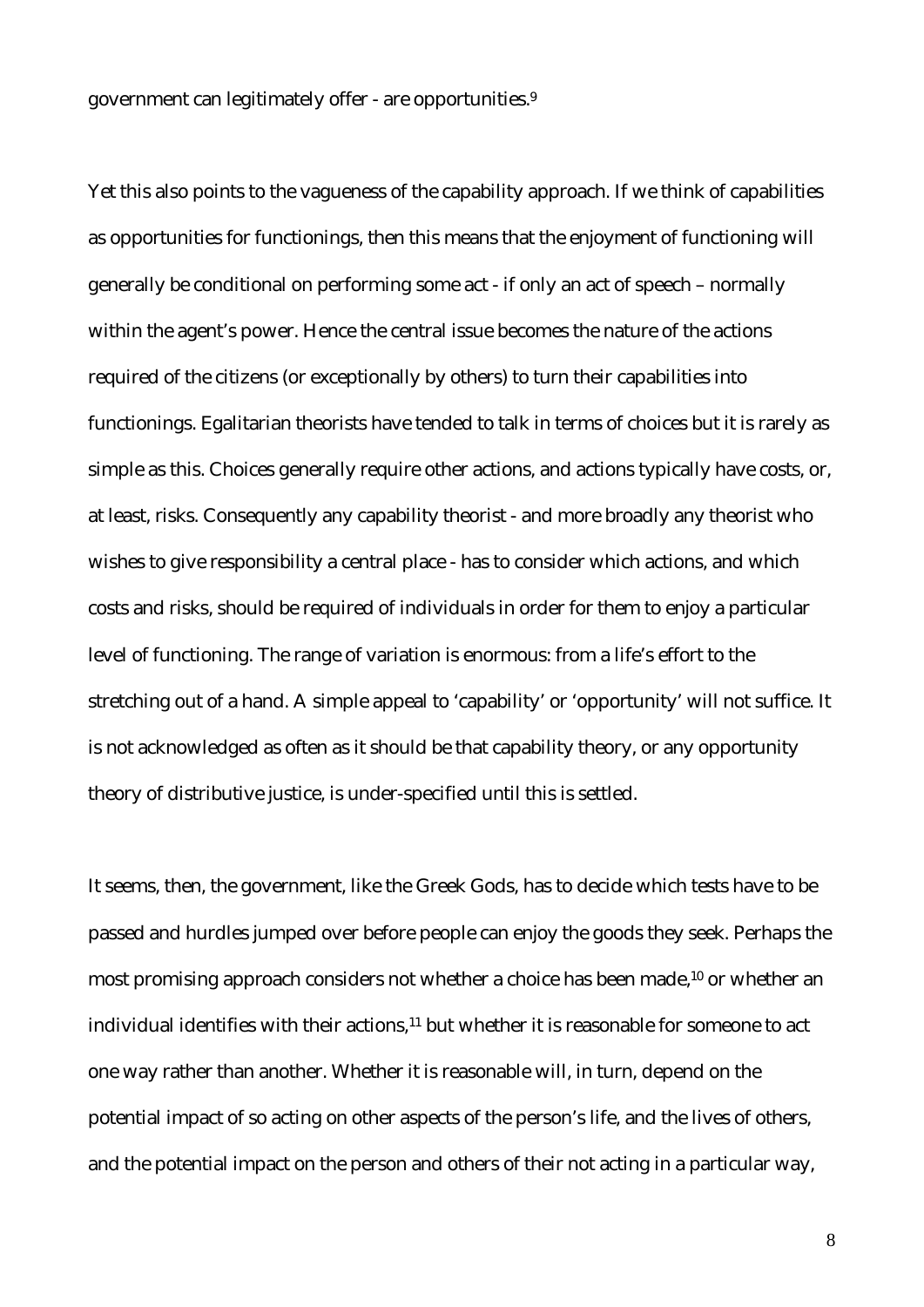assuming that society has to come to their aid in some way. Hence the relevant notion of reasonableness is that of inter-personal justifiability, rather than prudential reason. There are numerous ways in which such a theory could be developed, but here I rely on the general idea, realizing that in practice many cases will be contested as different standards of reasonableness will be assumed by different people.

To illustrate the general idea, many may argue, for example, that it is reasonable for an unemployed single mother to turn down a menial, low-paid, full-time job in order to be able to see her young children to school, and look after them in the vacations. If so, it is right that she should continue to receive state support even though she has chosen to reject full-time work, and to identify with her role as an active mother who personally cares for her children. The costs to her (and to her children, although that is a further issue) of taking this job, it can be argued, outweigh the costs to the taxpayer of continuing to support her. This takes all the impacts – costs and benefits - of potential action and nonaction into account when judging whether an individual has a genuine opportunity. It supposes that someone has a genuine opportunity for achieving a functioning when it is inter-personally reasonable to expect him or her to take steps to achieve that functioning. In the above example, it is true that this woman could get a job to pay for rent and food if state support was cut off, and so, in some sense she does have an opportunity for achieving the functionings of shelter and nutrition. Yet on the theory of responsibility advanced here the cost of exercising that opportunity is arguably unreasonable to ask, and if it is unreasonable then the opportunity does not exist in the relevant sense. For ease of expression we can adopt the distinction between 'formal opportunity' and 'genuine opportunity' to capture this sense of responsibility.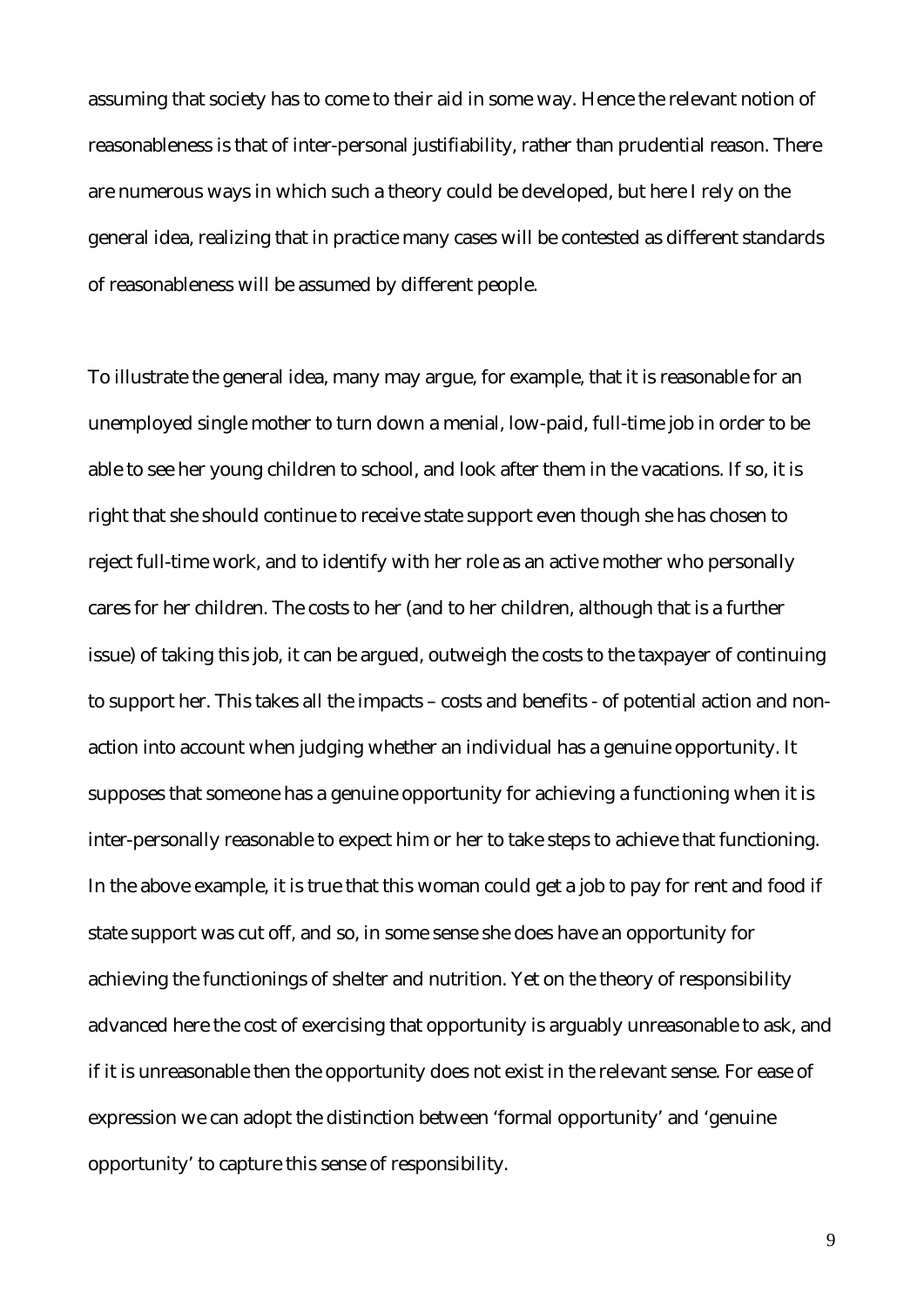However the capability approach requires a further modification in order to capture more of the nature of advantage and disadvantage. Sen provides two examples which bear examination. The first is from the southern edge of Bangladesh and of West Bengal in India, where the Sundarban ('beautiful forest') grows. This is the habitat of the Royal Bengal tiger, which is protected by a hunting ban. The area is also famous for the honey it produces in natural beehives. The people who live in the area are extremely poor, but survive by collecting and selling the honey, for which they can get a relatively high price in the city. However, this is a very dangerous job. Every year some fifty or more of them are killed by tigers.12 The second case is of Mr. Kedra Mia, a Muslim labourer who would worked in a Hindu neighbourhood in Dhaka, where Sen grew up as a child. Mr. Mia was knifed on the street by Hindus, and later died. While aware of, and deeply concerned about, the risk of working in a Hindu neighbourhood in troubled times, Mr. Mia had no other choice but to do so to save his family from malnutrition.13

Although Sen does not emphasise the point, the striking thing about these examples is that the primary disadvantage these people suffer is that they are subject to extreme risks. If there were no tigers, or no Hindu knifemen, there would be nothing to distinguish these cases from perhaps hundreds of millions of others. What makes them special, although sadly not uncommon, is that people take a high risk of death in order to put food on the family table. Of course life can never be risk free, and security is a matter of degree. Yet in this case we have people who, in order to achieve a basic level of functioning for their families, are forced to take risks which are far more extreme than those regularly taken by others.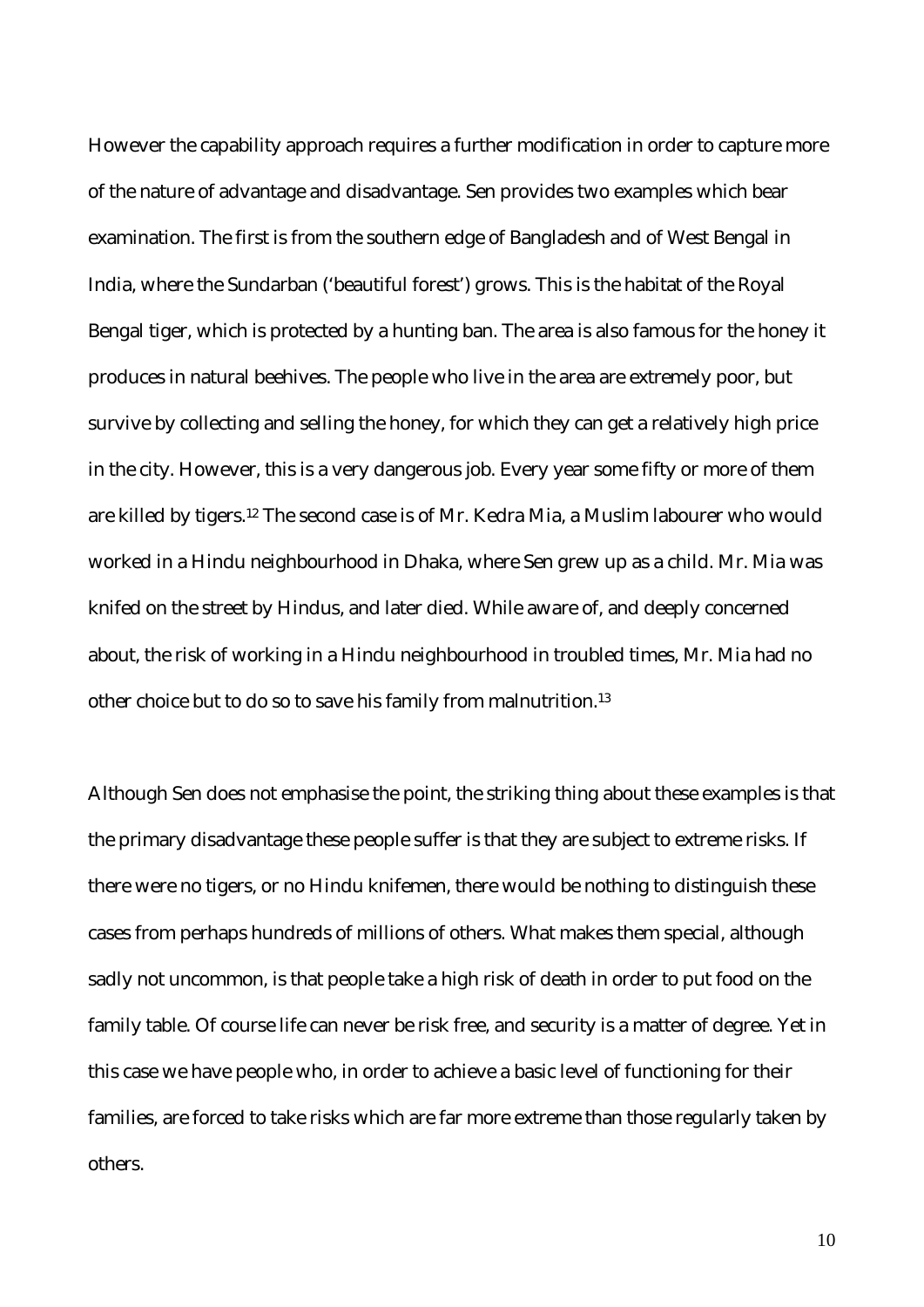Note too that although in both of Sen's cases people die, even those who do not - the surviving honey collectors, other Muslim day labourers in Hindu districts - suffer disadvantage through exposure to risk.14 What, though, is this disadvantage? It is multidimensional, and intuitively we can list many aspects. First, there is the real possibility of actual harm. Second, there is the fear of and anxiety about that harm. Third, there is the 'planning blight' of living with uncertainty in terms of the difficulty of planning one's life under such conditions.15 Fourth there are the steps one must take to try to mitigate the risks. Some may argue that unless actual harm is suffered the first dimension is illusory: the mere fact of being subject to risks that others are not. To test this, imagine you are a honey collector who is unaware of the risks and lives to a ripe old age. Are you disadvantaged by the fact of facing this risk, even though it has no effect on your mental state or behaviour, and the harm never falls on you? In my view you are, but I have to concede that it is hard to find arguments either way.

Analysing this further, we can see three distinct ways in which functionings can be at risk, or, as we might say, three ways in which functionings can be, or become, insecure. First there is a risk to a specific functioning. A day labourer, or, indeed, an adjunct Professor, lives constantly under the threat of unemployment, and thus lacks security of employment. Secondly, this risk is likely to spread to other functionings - cross-category risk. Anyone relying on their income to buy food will find that risks to employment generate risks to nutrition among many other things. Third, steps taken to secure one functioning, such as nutrition, may put other functionings at risk, such as health and safety, as in the case of Kadar Mia and the honey gatherers. To secure food for themselves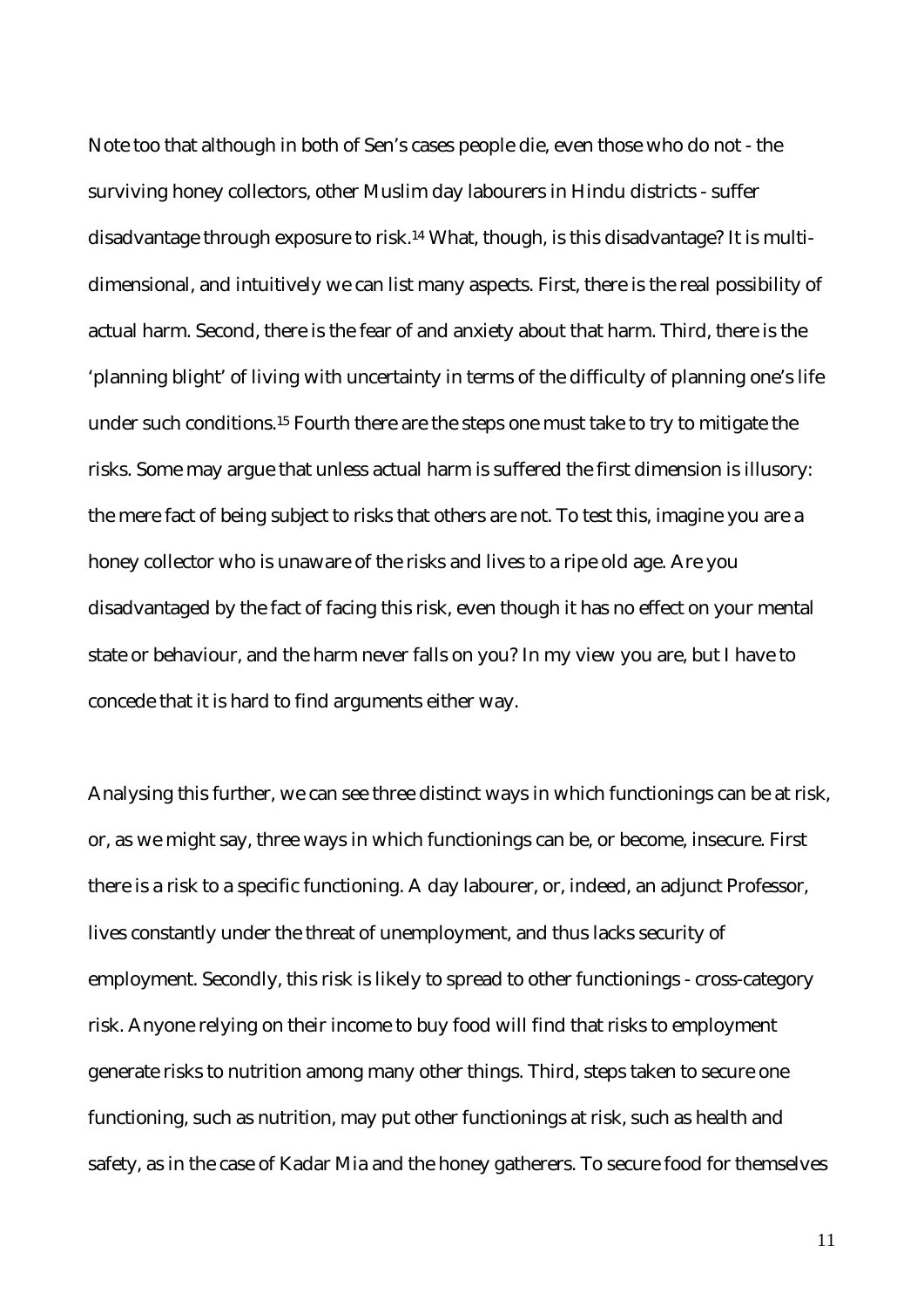and their families they put their own lives in grave danger. This we could call an 'inversecross-category risk'.

These three forms of risk to functioning create vulnerabilities for disabled people. Quite obviously many people with impairments face insecurity of health; far higher than average risk of a worsening of their condition, or new complications. Another example of the same type is that some disabled people are particularly threatened by the possibility of technical change. Anita Silvers points out that when Microsoft changed from DOS to Windows, many visually impaired people who had relied on screen readers could no longer work, or at least not until Windows compatible readers were introduced.<sup>16</sup> Yet even before the technical change, the visually impaired had a perhaps unnoticed vulnerability to technical change. These are both examples of risks within a single functioning.

Cross-category risk is also present. The possibility of deteriorating health, or lack of flexibility in the workplace reduces employment possibilities, and further, as we have already seen, increases risks to anything depending on income. But there is also inverse cross-category risk, where the attempt to secure one functioning places another functioning at risk. Some disabled people who enter the workplace lay themselves open to the upset of routine day-to-day discrimination, whether deliberate or not, which may have been avoided by staying at home. Similarly those disabled people who wish to enter the public arena such as politics face the possibility of routine public humiliation, especially given the unpopularity of the causes which they are likely to advocate. Those who seek to follow recreations enjoyed by others, such as some forms of sports, may put their health at greater risk. Those provided with the services of a carer to ease the routines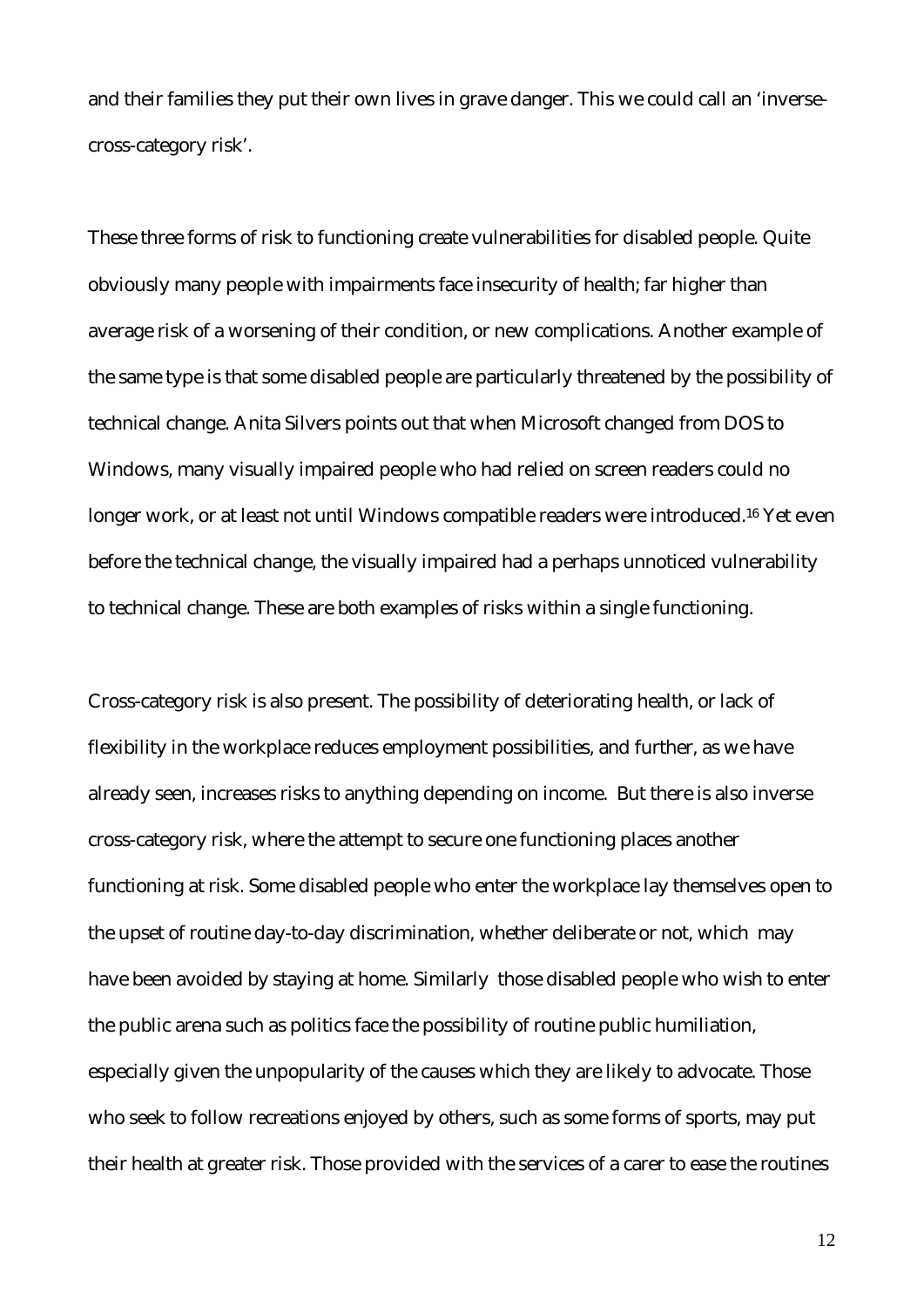of daily life face the risk of abuse. And so on.

In sum the view sketched here is that in providing a complete account of an individual's level of advantage we need to take notice of that person's *genuine opportunity to achieve secure functionings*, where security is understood in terms of absence of exceptional risk.

### 2.2 A Society of Equals

As mentioned above, it has become common in recent discussions of equality to distinguish between a distributive ideal of equality, in which equality requires the equal provision of some good to all, and an ideal of social equality in which equality concerns the relations in which people stand to each other. Limited progress, however, has been made in understanding the latter idea, even though it has been at the heart of a certain tradition of thinking about equality for many decades.17 Most often the idea of social equality is expressed negatively: an opposition to snobbery and servility; and opposition to hierarchy and patterns of deference. Is social equality is to be understood merely as the absence of social inequality? That, surely, is part of it, although it seems to leave something out. For absence of inequality is compatible with relations of alienation between individuals, and more than this is required. Yet it seems hard to say exactly what should characterize a society of equals, if only because many different societies could exemplify this idea in different ways, and it seems wrong to be prescriptive.

Perhaps, though, the way to make progress is to argue that the distinction between a distributive ideal of equality and an idea of social equality does not quite cut things the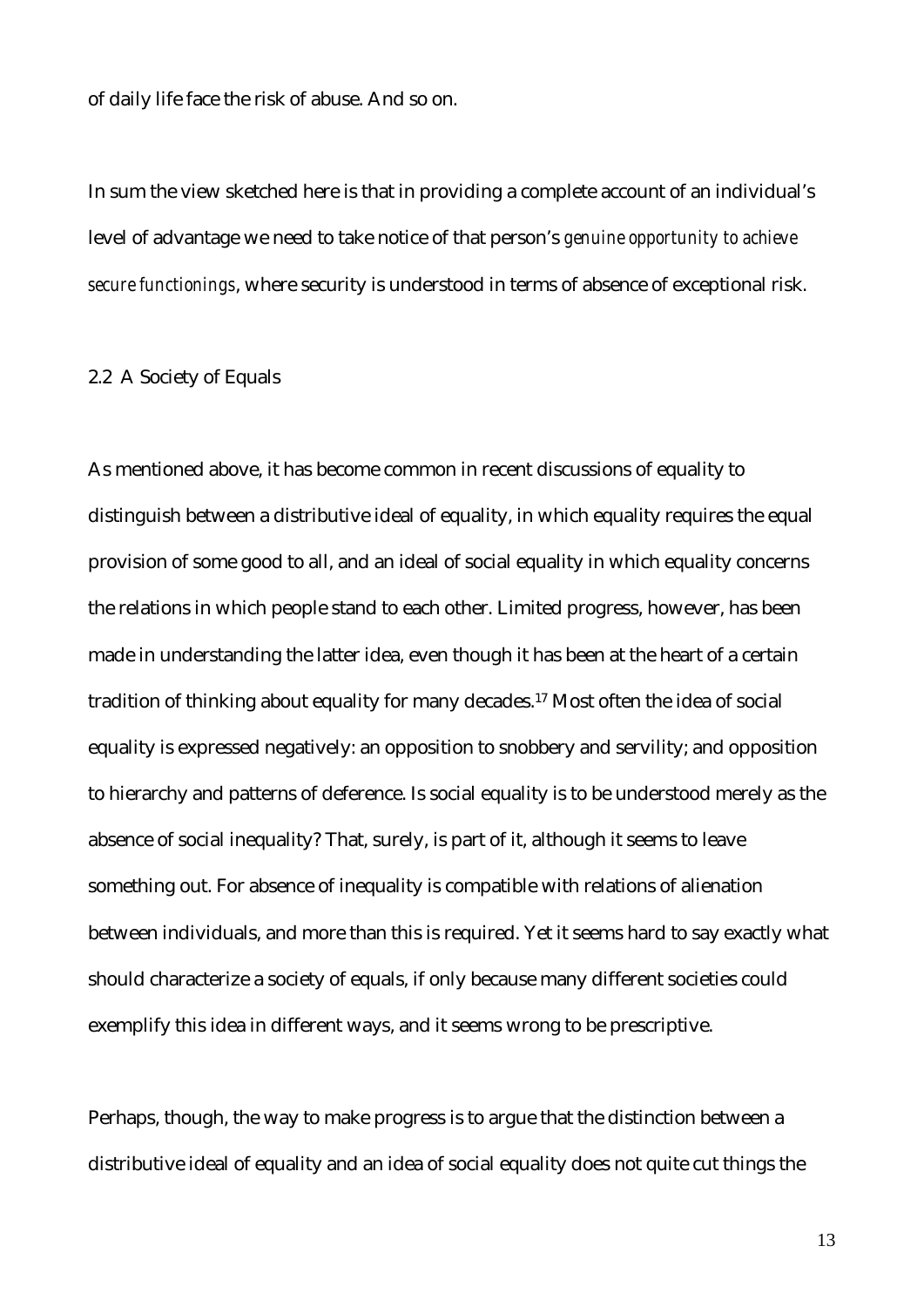right way. For if distribution concerns individual well-being then it seems that social equality must be about something else. But what? And what is its point if it does not contribute to well-being? Rather, I suggest that we need a more expansive idea of wellbeing, where understanding oneself as having a 'place in the world' and not having to look up to others or being regarded as a marginal member of society are themselves important functionings and aspects of well-being. This, then, provides a bridge between a distributive idea and a social idea of justice. On this view the past error of the distributive ideal was simply to have too narrow an understanding of well-being.18 On a fully expansive conception the goods produced by social equality are enjoyed as individual aspects of well-being.

In the current context the most important aspect of social equality is that if people are not accepted in their differences from each other they will be excluded or marginalized. Of course there are many other ways of being marginalized and excluded, but to attempt to analyse this is beyond the scope of this paper. Nevertheless we can conclude that a society of equals is one that accepts people in their differences, and this, as we shall see later, will have widespread positive effects. This, then, completes the initial sketch of the idea of a good society underlying this discussion.

### 3. Creating Opportunities and Remedying Disadvantage

Earlier I discussed the inappropriateness of cash compensation as an 'all-purpose' approach to remedy disability. What other strategies than cash compensation are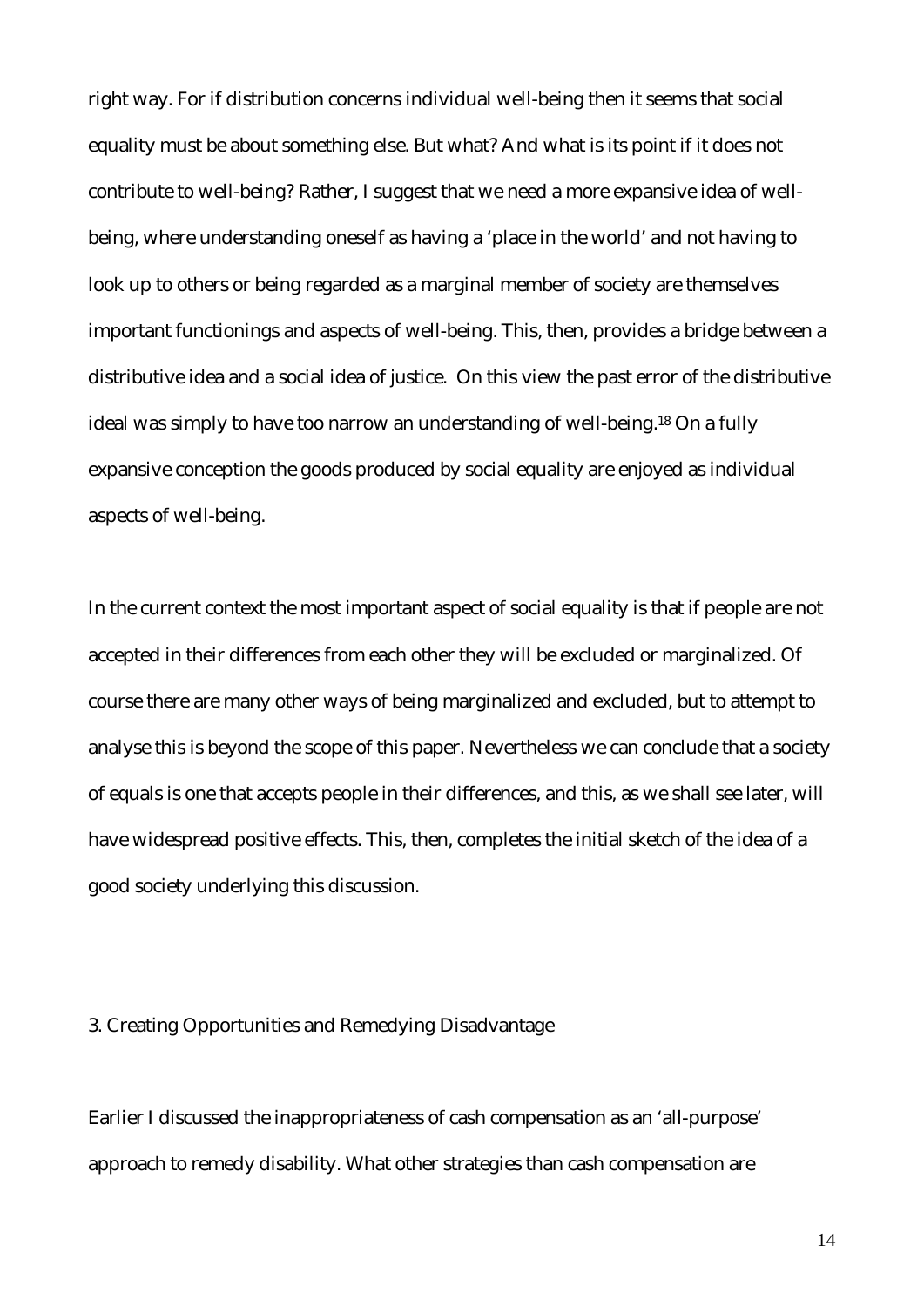available? Rather than simply make a list, I would like to propose an analytic framework in which different forms of strategies can be understood and their presuppositions brought out.19

To make progress we need to set the discussion of disability into the broader context of the analysis of disadvantage. If advantage is to be understood in terms of genuine opportunities for secure functionings, we must ask what it is that determines an individual's opportunities. Crudely there are two sorts of factors we need to enter into the calculations: what the person has; and what they can do with it. Dworkin's language of resources is a helpful first step in the right direction. For Dworkin this includes both external resources - - money, control over parts of the external world etc - - and 'internal resources' - - Rawlsian natural assets.20 However, contrary to the appearance implicitly encouraged by Dworkin, you cannot 'read off' an individual's opportunities from their resources alone. For as Dworkin would be the first to admit in other contexts, you also need to know facts about the structures operating within that society; laws and customs, the influence of tradition, religion, language, culture and other social norms; the configuration of the material and natural environment, and perhaps other things too.21 Slightly misleadingly I shall refer to all of this as 'social and material structure' (sometimes 'social structure' for short). Thus the overall formula comes to this: the interaction of your internal and external resources with the social and material structure within which you find yourself determines your opportunities, creating for you paths of varying cost and difficulty. In short, your resources are what you have to play with; the structure provides the rules of the game.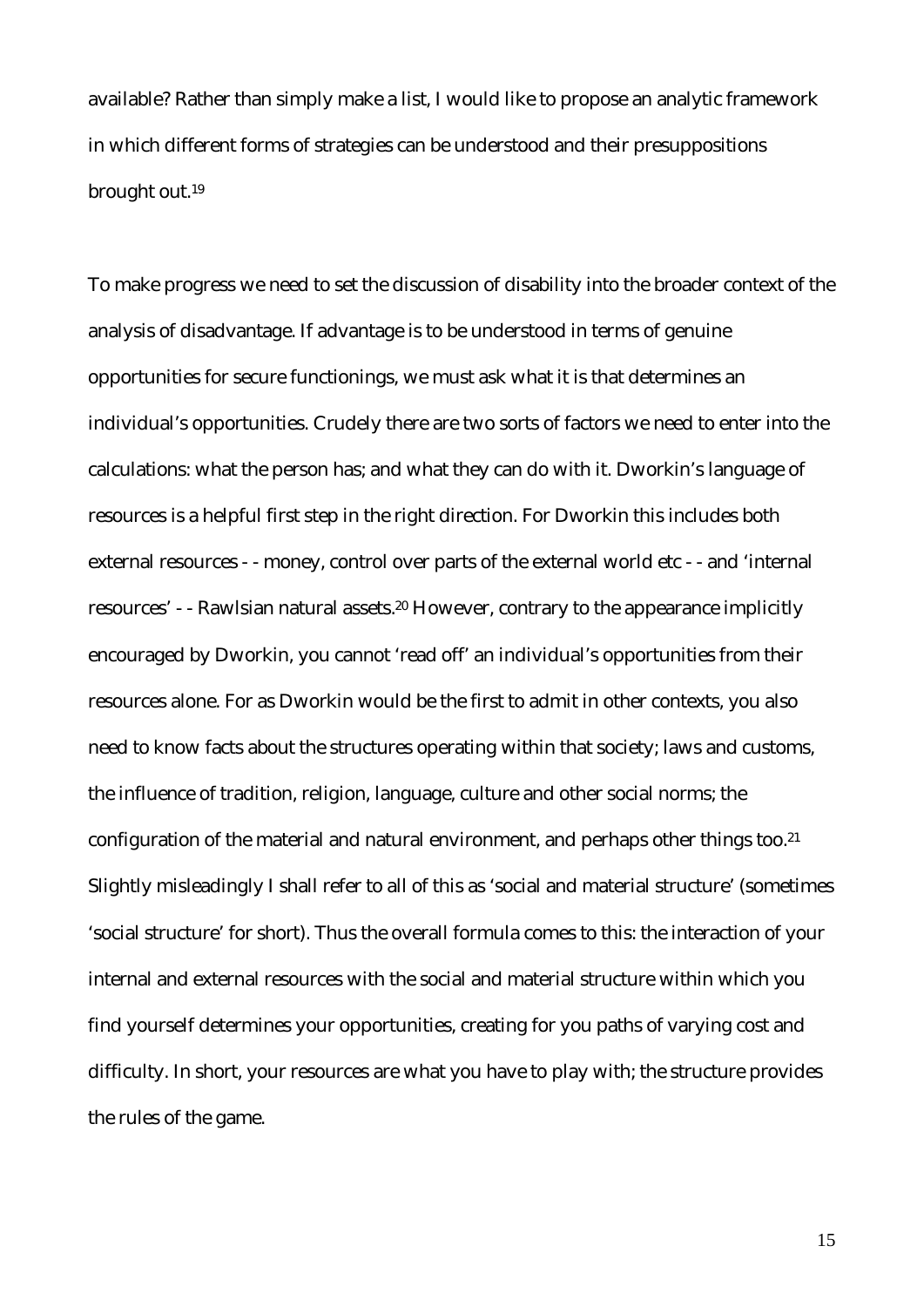Accordingly, we can see that if someone is thought to be lacking in opportunities, then, in principle, there are at least three spheres in which we might try to address this: internal resources; external resources and social structures. An attempt to address disadvantage in the 'space' of internal resources means, in effect, acting on the person (which, of course, is something agents may do for themselves in some cases). This would include education and training as well as medical and surgical intervention. This, for obvious reasons, I call personal enhancement.

Action in the space of external resources can take at least two main forms. One, of course, is cash compensation, in which individuals are given money to spend as they like. Yet we also provide individuals with resources with strings attached. For example, some students with learning disabilities are given cash to spend only on computers, or are given a computer. But this is not the intended as a grant of a piece of private property, with all the rights normally associated, but rather the use of an object for a particular purpose and not for others. There are many similar examples, including the provision of carers who are employed to perform some services but not others, and so for example, cannot be hired out to the highest bidder. Granting people resources with use restricted in such ways I call a 'targeted resource enhancement'.

Finally there are ways of improving an individual's opportunities without changing their resources. We can, in effect, change the rules of the game so that people can do better with the resources they already have. This could be the result of a change in law, or social attitudes, or a change in the configuration of the material environment. Perhaps no term is perfect for this, but I shall call it a status enhancement. Consequently we have four distinct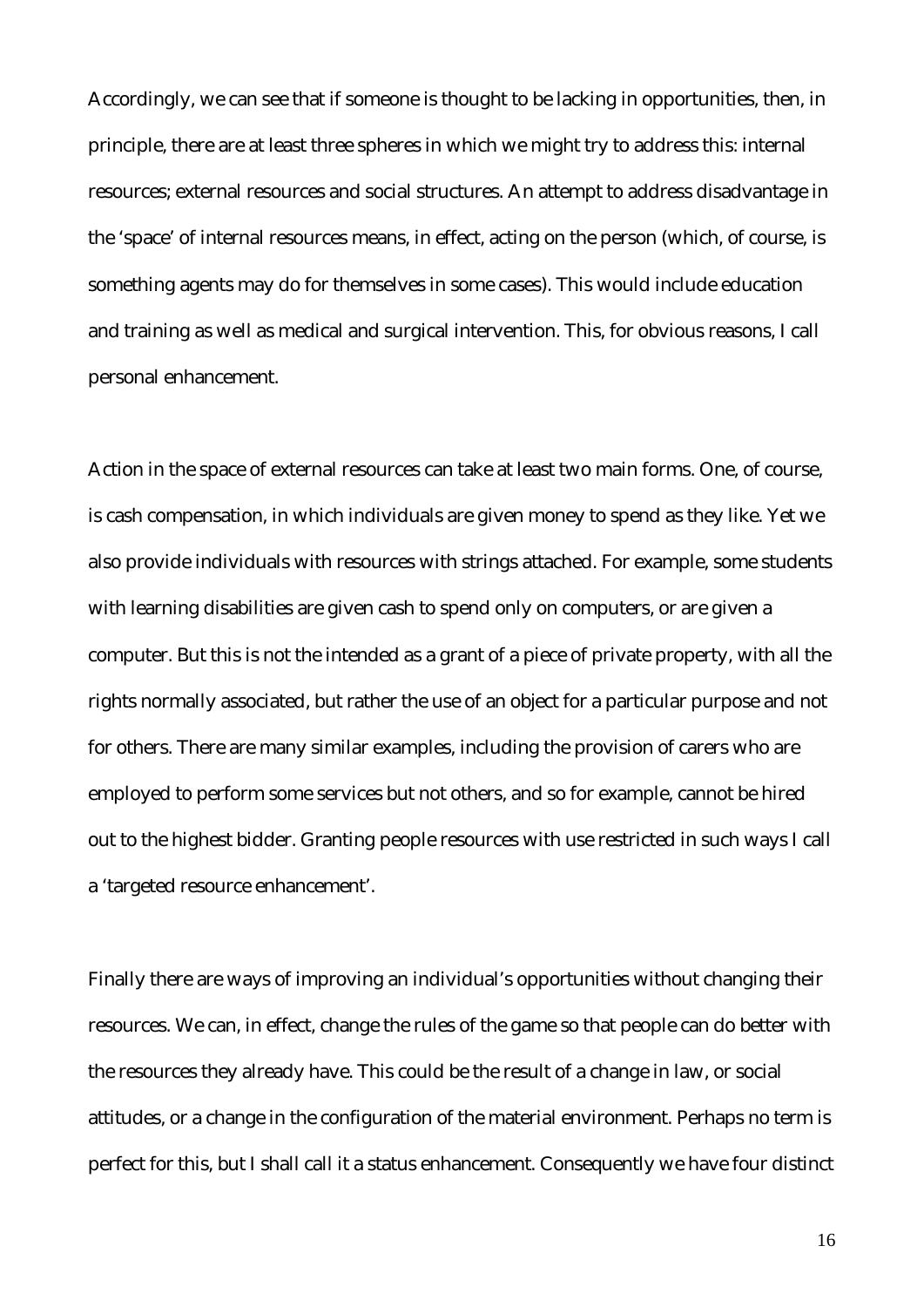strategies for attempting to address disadvantage: personal enhancement; cash compensation; targeted resource enhancement; and status enhancement. Recognition of status enhancement is a great achievement and contribution of the social disability movement.

#### 4. The Nature of Disability

If it is true that there are several alternative strategies for addressing disadvantage then it appears that in any case of disadvantage we will, at least in principle, be faced with a choice between potential strategies. However in this paper we are not directly concerned with disadvantage in general, but with the particular case of disability. But how, on the theory suggested so far, should we understand disability?

Disability, on the view of opportunity presented here, must lie in the intersection between an individual's personal resources and external conditions. To be disabled is to be in a position where one's internal resources do not provide one with sufficient genuine opportunities for secure functionings, given the social and material structure in which one lives (according to whatever social norm of acceptability is in play<sup>22</sup>) and the external resources at one's disposal. This, clearly, is a very rough statement of the view, and two important challenges need discussion.

First, it is important to clarify the role of external resources, which are highly relevant to one's ability to enjoy secure functionings, and thus are relevant to disability. Eyeglasses, for example, are an external resource, and perhaps are the best technology we have yet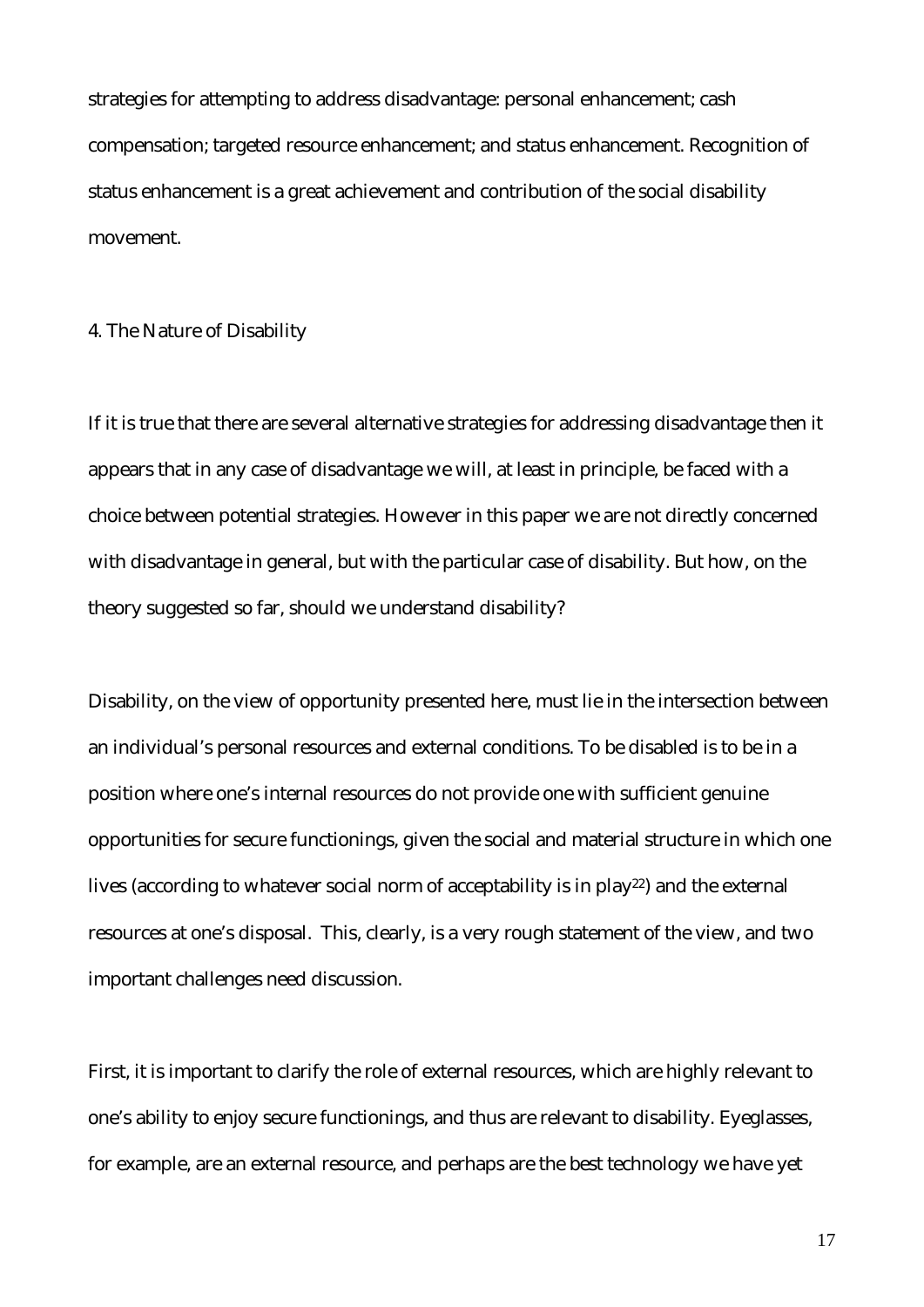invented to overcome impairment. Do we want to say that such resources eliminate the disability of imperfect vision, or rather neutralise (most of) its effects? Here the distinction between 'impairment' and 'disability' is helpful. A successful external technology will not normally remove impairment. But it can prevent impairment being a disability, thought of in terms of social functionings. On this view, then, possession of external resources can eliminate disability, understood this way, simply by mitigating (not removing) impairment.

Of course disability cannot always be eliminated by possession of external resources. A very wealthy paraplegic is still disabled, for although money can help with mobility it cannot currently restore it to the level enjoyed by others. A person who functions at a high level, except in areas for which fine-grained mobility is necessary remains disabled in a particular respect. Whether this calls for public action is a further issue which will be discussed below.

The second challenge to the rough definition of disability offered above is that there may be many ways in which personal and external features intersect to cause reduced opportunity to achieve secure functionings which, it could be claimed, have nothing to do with disability. Being female or black in a sexist or racist society would be examples; these are ways in which a person's features intersect with the social structure to create reduced capabilities. Indeed, strictly it would even follow that lack of money is, or at least contributes to, a disability. Can this be right?

Two responses to this challenge seem possible. The common sense approach is to argue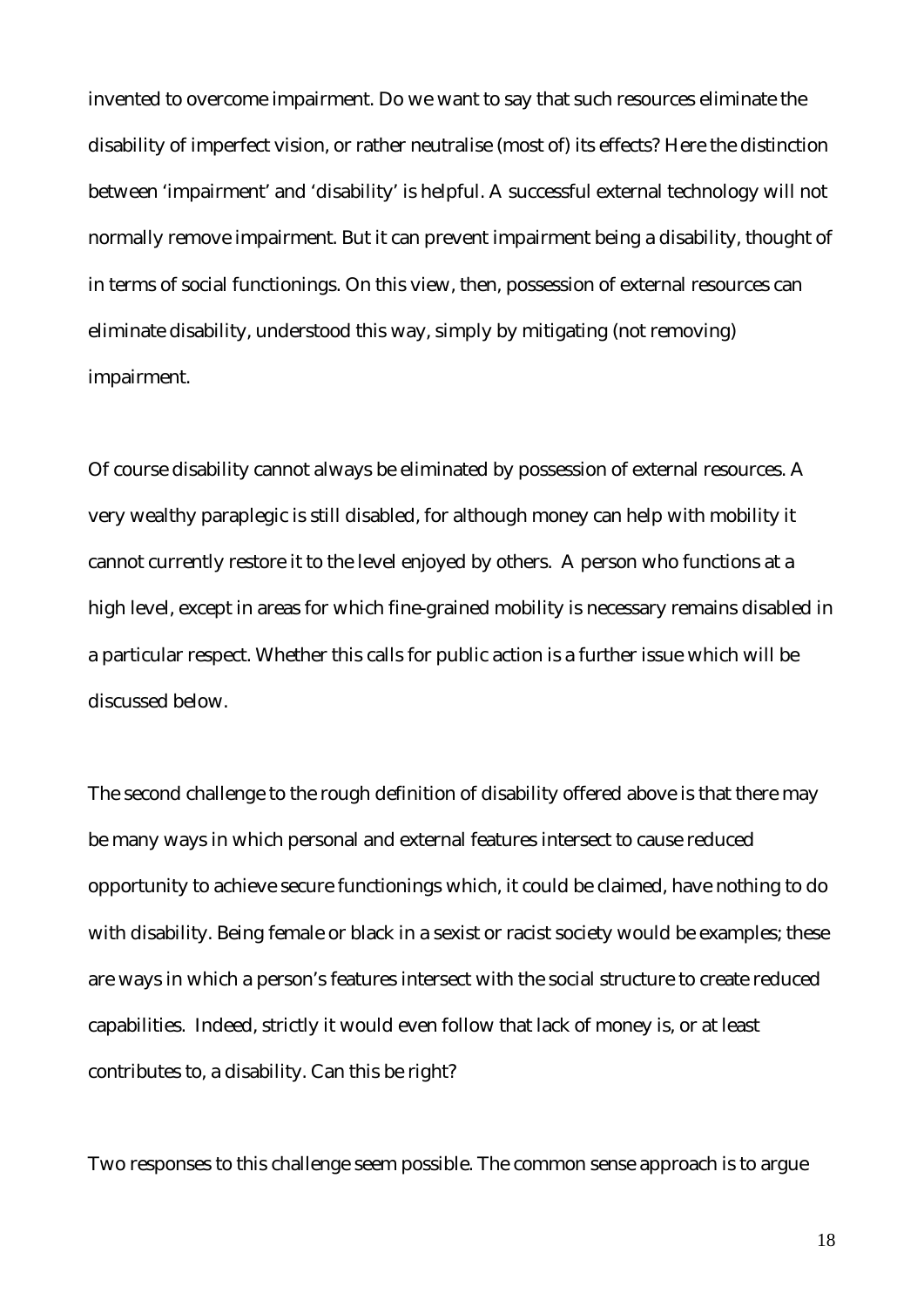that excluding poverty race and sex is part of the ordinary understanding of disability, and so aim to restrict the definition. The radical approach, which has its attractions, is to emphasize the continuity between disability and other forms of disadvantage, including some forms of discrimination and perhaps even poverty, to the point where retaining a distinct concept of disability loses its usefulness.

Support for the radical approach comes from Alasdair MacIntyre.<sup>23</sup> Although dependency is not all there is to disability as commonly understood, it is an important part in many cases. MacIntrye observes that we all come into the world utterly dependent on others, and many of us leave it the same way. In the meantime although we almost all achieve some degree of independence, there is no such thing as full independence. Throughout, our lives depend on the knowing and unknowing contribution of uncountable numbers of others. Dependence is a matter of degree, not kind. This, of course, does not show that the same is true of disability, but still it may help us to rethink what we want from the concept of disability. Just as it makes little sense to attempt to divide the world into the dependent and the independent, we might question whether it is useful to sort the world into the disabled and the non-disabled, as the common sense view tries to do.

Nevertheless, it may seem that there are important reasons for retaining such a distinction, and so for attempting to give a more precise version of the commonsense concept. One reason is that anti-discrimination policy appears to need a clear and useful way of picking out a class of people for special protection, and, it may seem, the common-sense view is essential. On such a view it seems that there must be some impairment of bodily or mental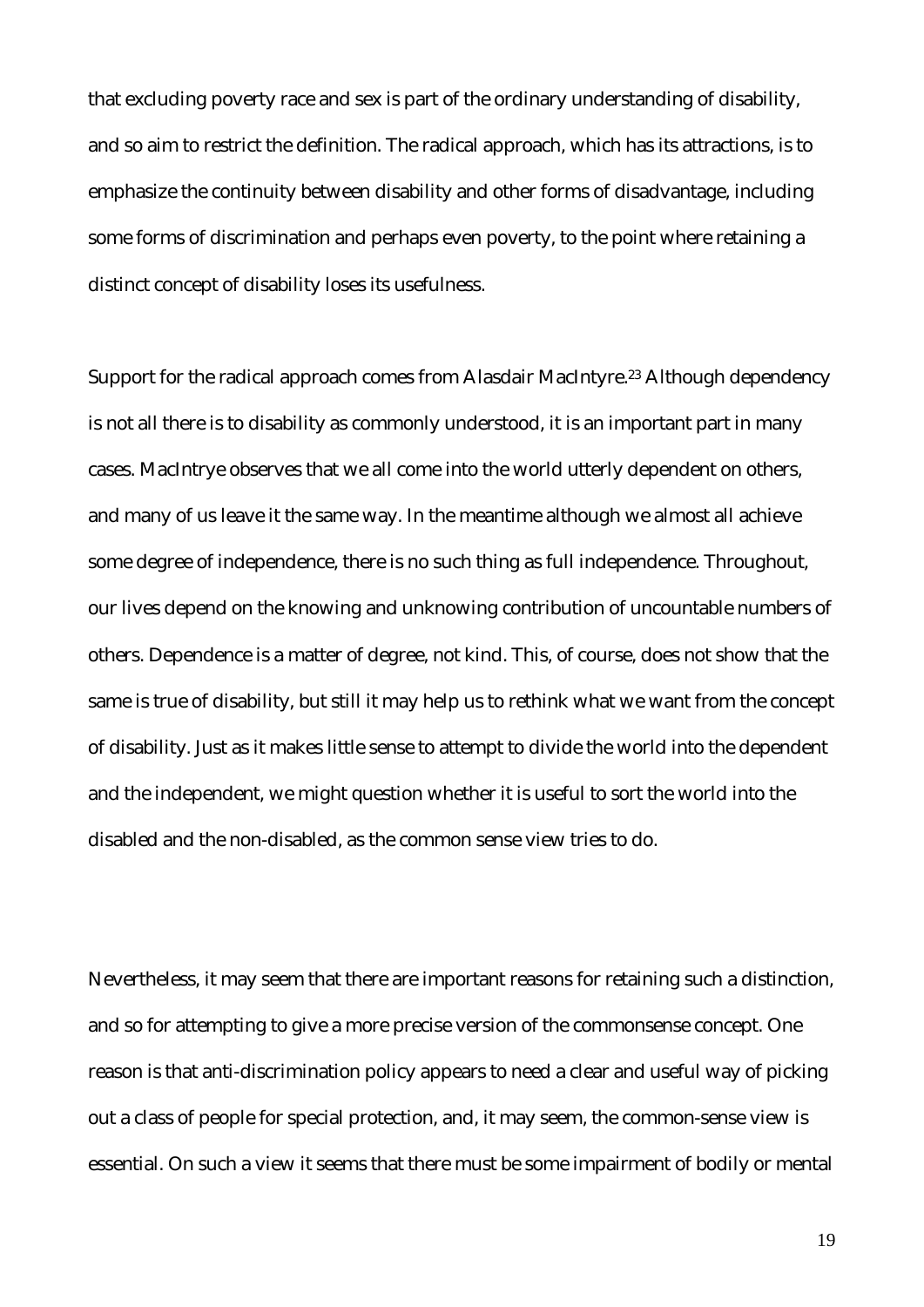functioning which figures as part of the explanation of the further lack of capability to achieve secure functionings. (We return to the issue of anti-discrimination policy in Section 9.)

Impairment is a normative concept in that it pre-supposes some norm or standard against which a person fails to achieve. There is more than one way in which this could be developed. Standardly, a notion of 'normal biological functioning' or 'species-typical functioning' is assumed, and a person with an impairment fails to meet this normal level. Alternatively, the idea of impairment could be personalised in that impairment is simply a failure to achieve what is possible for that person. However this seems to me a substantial revision of the standard concept, over-personalising it. This may be more enlightened in some respects, but on the common understanding impairment has an ineliminable reference to the normal or typical.

Now impairment is not sufficient for disability, for an impairment of biological functioning that has no effect on a person's ability to achieve secure functionings is no disability. Hence two sorts of 'normal range' of functionings are assumed: what we could call the biological and the social. What it is to be disabled, on the common sense view, is to find it harder than others to achieve within the normal range of secure social functionings, and part of the explanation of this is a biological impairment - a lack of functioning defined in terms of species typical attributes. Here, then, our working definition of disability is in terms of an extension of the common sense notion: to be disabled is to suffer reduced genuine opportunities for secure functionings, where part of the explanation of this reduction in opportunity is mental or physical impairment, given the external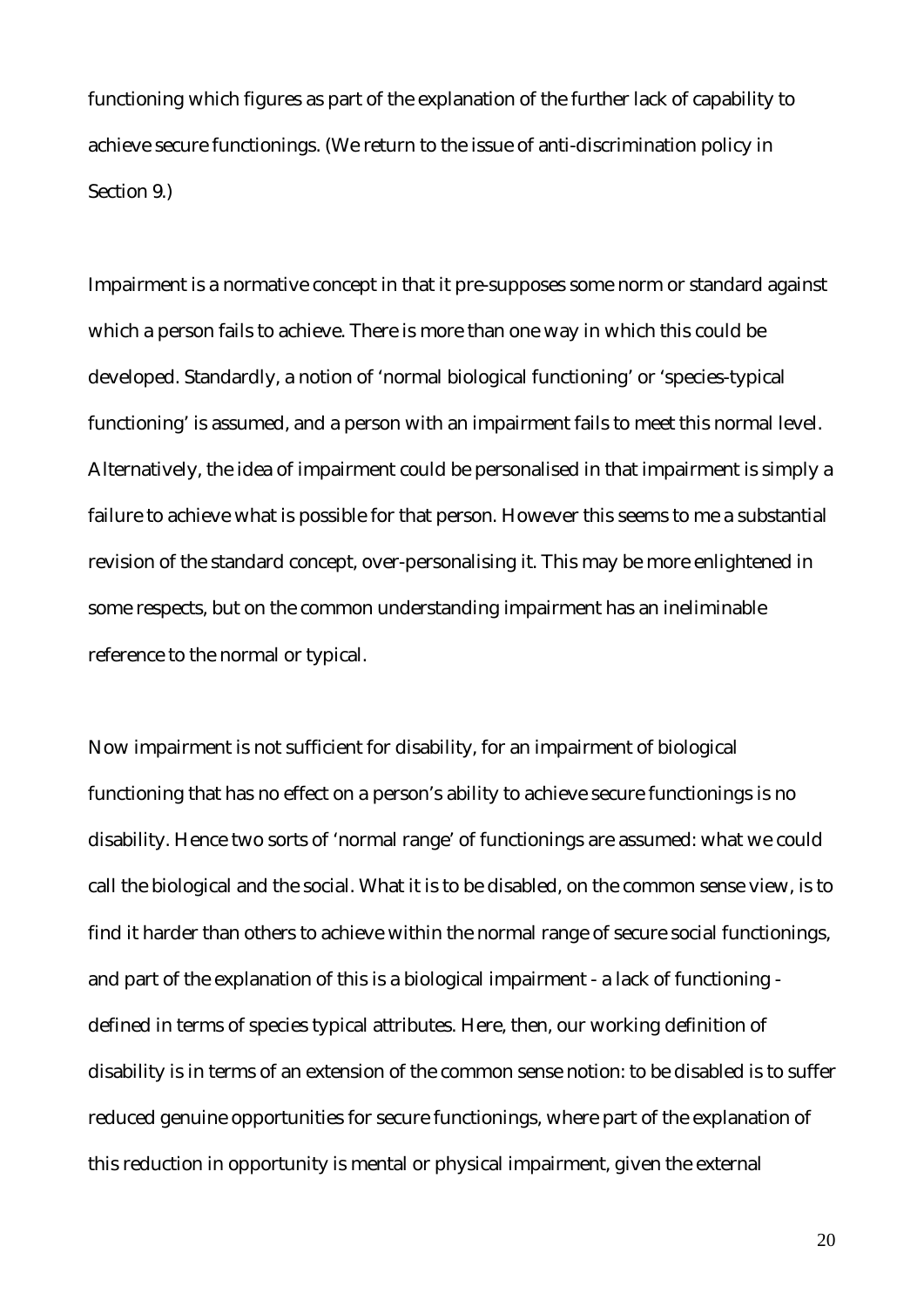recourses at one's disposal and the social and material structure within which one operates. In Sections 7 and 8 we will return explore this common sense notion further.

5. Choice of Strategies of Reasons for Personal Enhancement

Disabled people, it has been assumed, should be the focus of special attention. But what sort of attention? In Section 3 several different strategies for addressing disadvantage were explained. How should we choose? Sometimes it will be obvious that one strategy is not feasible or its cost is prohibitive. Yet even among feasible options cost may not be the only factor. Sometimes it is not impossible that we might prefer what appears to be a more costly strategy to a less costly one. For different strategies can send different messages, as they can also pre-suppose different understandings of the human good. If we choose one strategy over another, it may well be because we presume the truth of one particular account of the human good, or, at least, one element in such an account.<sup>24</sup>

In general, the clearest contrast is between the strategy of personal enhancement and the strategy of status enhancement. In the case of disability, what has been called the medical model of disability, in proposing that we act upon the person normally through surgery or other medical attention, provides an example of the strategy of personal enhancement. Opponents of the medical model often point out that it appears essentialist, or, at least, perfectionist. It pre-supposes that there is a particular way in which people ought to be. Of course it can be replied that at least some forms of personal enhancement are enabling in that they will allow people to pursue many new goals, and in that way are antiperfectionist. However this should not be allowed to obscure the point that very often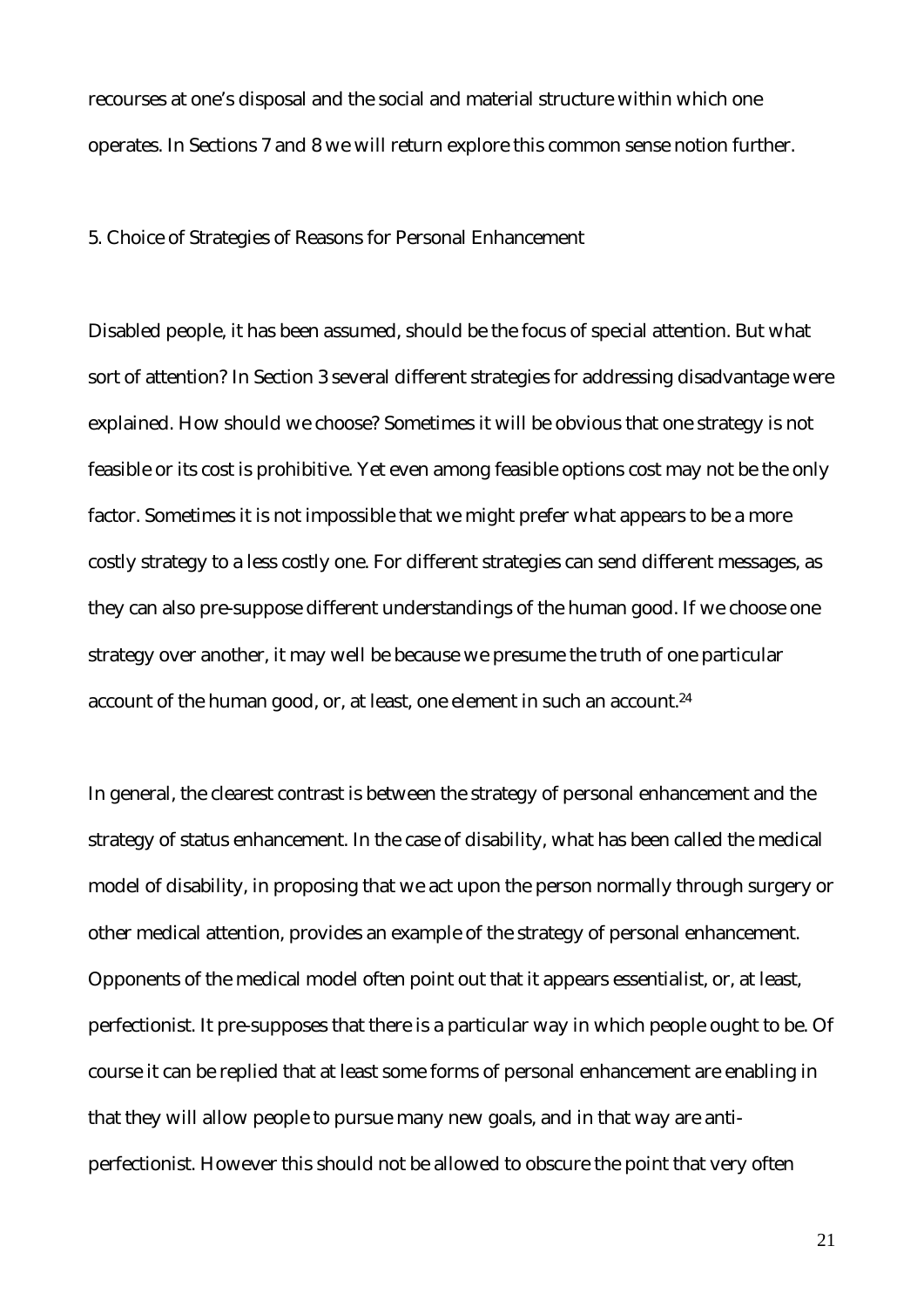forms of personal enhancement are proposed as ways of bringing people closer to some form of idealised stereotype, if only that of 'normal species functioning'.

In contrast, the social model of disability proposes that we modify not the individual person, but technology or laws, the built environment or public understandings; in my terminology to attempt status enhancements. Status enhancement seems much more tolerant of people in their differences than policies of personal enhancement and so sends much more of a pluralist, inclusive, message. One worry, though, is that it may tolerate too much, in that sometimes it could be worse for someone, or for society generally, if society adjusts to them, rather than they adjust to society. (To take an example from outside the sphere of disability, consider what would be involved in using this strategy for illiteracy.) But a further concern is simply that status enhancement can be incredibly expensive, and often only marginally effectual, at least in the short to medium term.

The strategy of targeted resource enhancement can take a variety of forms and may either support people in their differences or give people only those things which will help enable them to achieve certain 'approved' paths or lifestyles. So it is capable of presenting both pluralist and perfectionist messages.

Cash compensation is perfectionist in one way and pluralist in another. It is perfectionist in that it appears to assume that the only good is either some form of money or something that can be acquired through the possession of money, such as preference satisfaction. But it is pluralist in that it does not investigate, or even care about, what people do with the money once they have it. However the key assumption behind the strategy of cash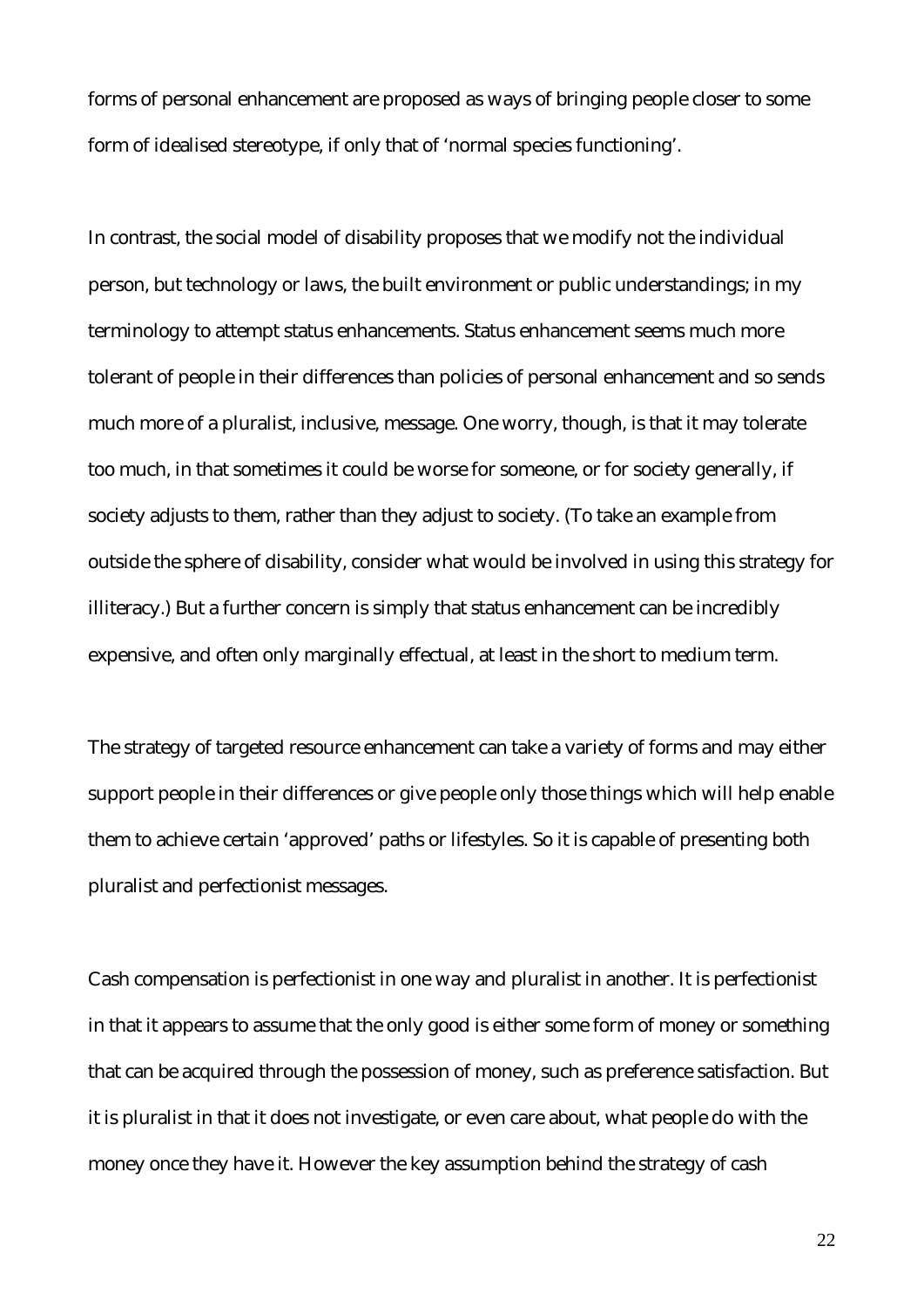compensation as a preferred or exclusive approach is that all disadvantage can be made good through awards of cash. As we saw earlier, one theory on which this is so is on a resoursist understanding of advantage, in which external resources are provided to make up for a lack of internal resources. Another is that of subjective preference satisfaction in which all preferences are, in principle, commensurable.

Internal resources, external resources and social and material structure are the elements, I have suggest, that determine an individual's opportunities in life. I have also suggested that these match against different strategies for remedy, and that these different strategies at least sometimes make different pre-suppositions about the human good. This, however, is not yet enough to explain why we should choose one strategy over another. How should such a decision be made? It is not an unreasonable assumption that where there is more than one possible strategy available, we should use the one which is in some sense most effective. Indeed any other approach seems perverse. Why, other things equal, prefer a less effective strategy to a more effective one?

It may seem that it follows very easily from this approach that we should generally prefer personal enhancement, for, it will be argued, giving people mental and physical abilities is the most efficient way of allowing them to achieve secure functionings.25 Mental and physical abilities are adaptable, multi-purpose, and greatly improve opportunities. Personal enhancement is direct, it can be highly effective, and although there may be recovery, adaptation and adjustment time, the benefits of personal enhancement for any given person are likely to be enjoyed within a reasonable time frame. Hence, it may be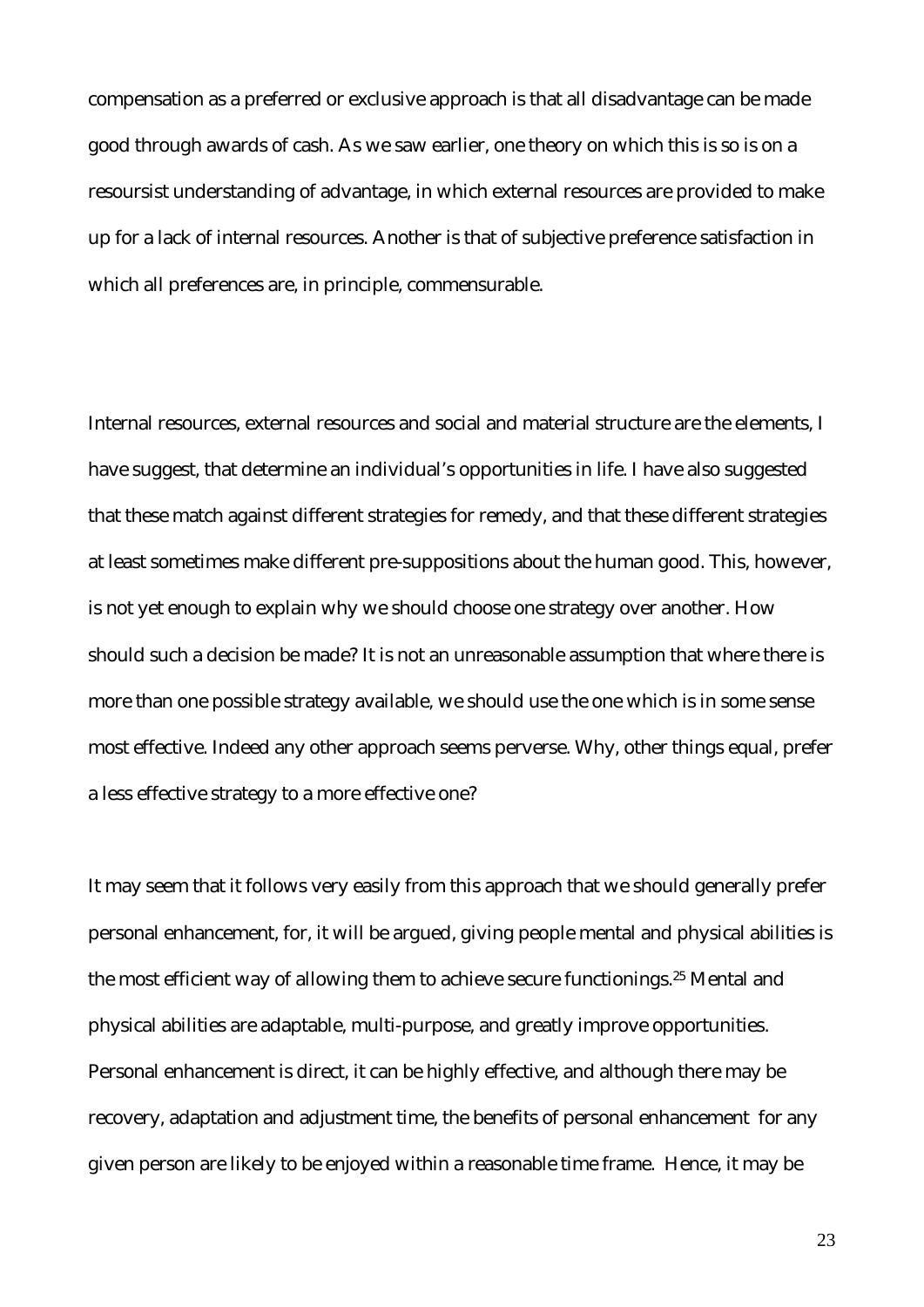said, this argument also provides a reason to favour medical approaches to disability.

### 6. Reasons for Status Enhancement

However this appearance of favouring personal enhancement is by no means the whole story. For it leaves out our other goal: creating a society in which people stand as equals to another.26 This, as suggested above, provides a set of reason for preferring the strategy of status enhancement, changing society. One is that status enhancement is non-stigmatising. A second is that it is inclusive. A third is that it benefits everyone.

We can explore these reasons, somewhat indirectly, by considering the issue that where there are two distinct goals of policy – in this case addressing individual disadvantage and creating a society of equals27 - there is the possibility of conflict, and the question of how to balance the two issues can generate acute, cruel dilemmas in particular cases. Consider, for example, a society in which it is well-known that women will only be able to find good jobs if they meet certain norms of physical attractiveness. It may be the case that for some jobs, such as a fashion model, this may be reasonable enough, but for most jobs physical appearance should be irrelevant. Nevertheless, let us assume that this norm has seeped through society as a whole. Women who fail to meet this norm are disadvantaged, and so may seek cosmetic surgery - a personal enhancement. The question that immediately concerns us is not whether cosmetic surgery should be provided at public expense, but whether this is an appropriate way of addressing the disadvantage such women suffer. Surely status enhancement - a change in norms - would generally be agreed to be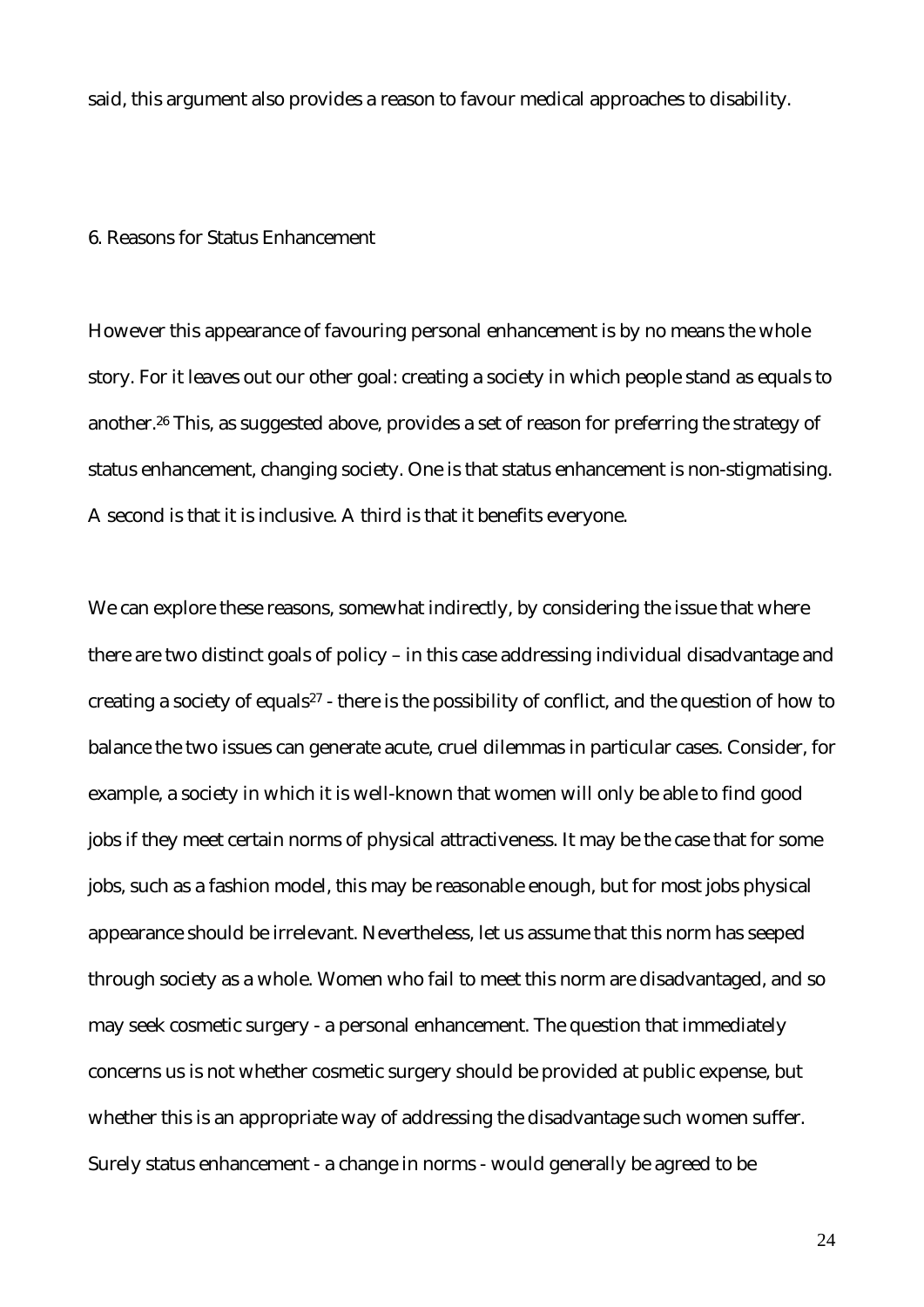preferable.

But why would it be preferable? A good society, it may be said, should not contain rigid pressure to conform, but should be tolerant of difference.28 Why? Some might argue that difference is good in itself. This seems implausible. We would not, for example, encourage genetic programmes to produce human beings with lilac or magenta skin, or extra limbs, in order to glory in the difference. Rather we want a world in which existing (and anticipated) difference are accepted. But why should any of us want this?

To begin to answer this question, consider another example, this time in relation to disability. One disability activist has sometimes remarked publicly that he 'celebrates' his quadriplegia. This has been taken by some as a shocking, even irresponsible, statement. Is he advocating quadriplegia? Does he want to bring more quadriplegics into the world? Does he think we should be pleased if someone loses the use of their arms and legs? Should we neglect safety, as if becoming quadriplegic doesn't matter? If he could instantly and painlessly be brought to full functioning, would he decline? Would he disapprove of others who chose the cure? In sum, does he think that it is *better* to be quadriplegic? Rather, I imagine, he is trying to make another, quite different, point with a political intent. A society which has adjusted itself to accommodate quadriplegia by means of suitable transport and education policies, tolerant social attitudes and other imaginative steps, is good for all of us. It is good in at least two ways. First it helps communicate a message that human beings are all equals and should all be included in our social arrangements. Second, any one of us – or our loved ones - may tomorrow suffer an injury which would leave us quadriplegic. A society ready and waiting for us if we do suffer this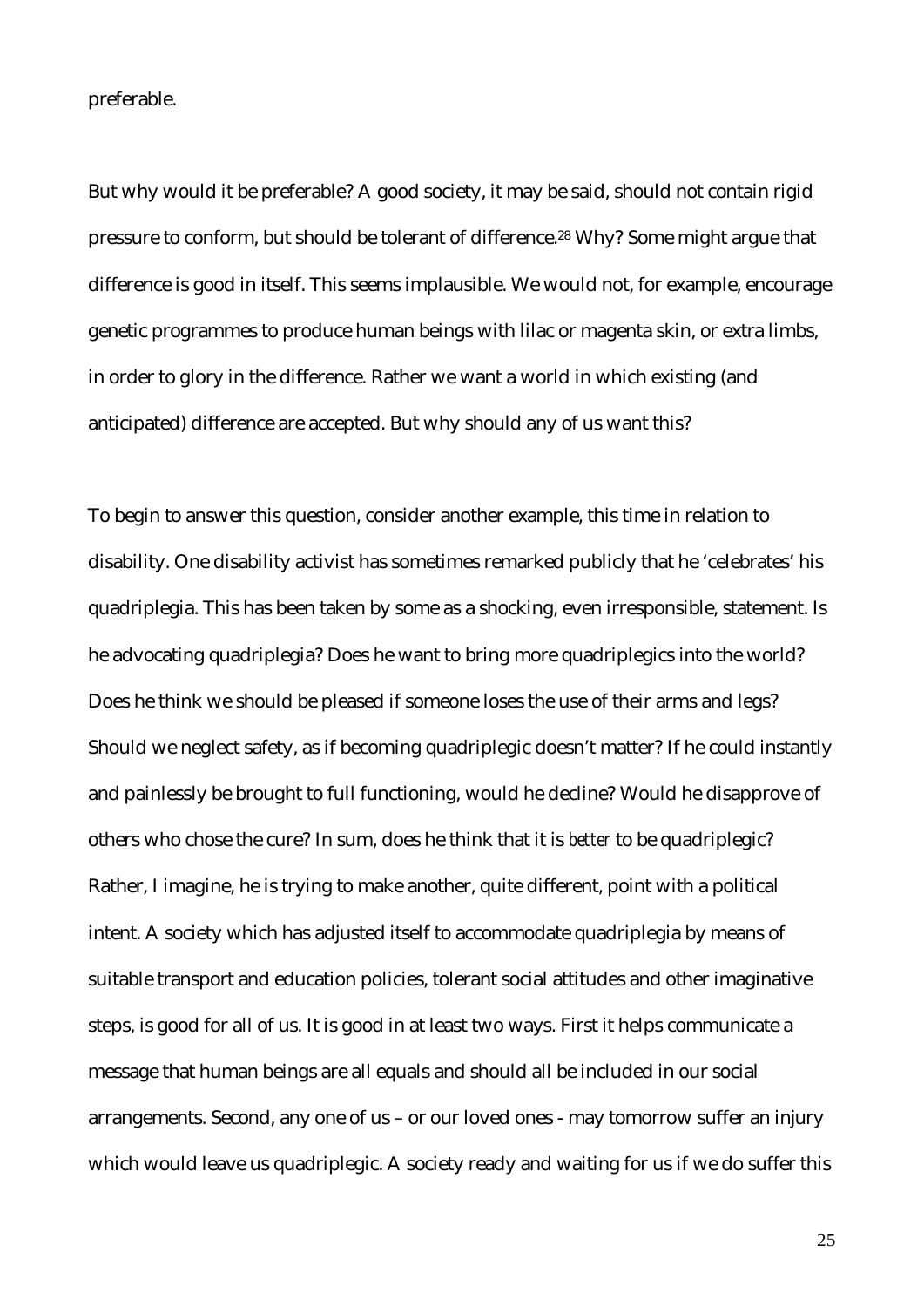undoubted misfortune somewhat mitigates some of its effects. Hence the activist's celebration of quadriplegia is a highly altruistic gesture. Making people aware of the lives of quadriplegics may help us steer society and its institutions in the right direction. He has opened himself up to scorn, ridicule and incomprehension in order to try to make the world a better place for all. (This, indeed, is an example of inverse cross-category risk.)

To put the general point in the terms of this paper: a society which favours status enhancements reduces risk to everyone. It reduces the risk not of becoming quadriplegic but of suffering further losses of functioning consequent on becoming quadriplegic. Hence status enhancement goes some way to providing secure functionings for all, insofar as this is possible. It makes us all better off, whatever our fate.

Yet it is not always a simple matter. Let us return to the case of female employment and cosmetic surgery. A young graduate, about to enter the job market, but who fails to live up to norms of beauty, may be desperate to undergo cosmetic surgery. At the same time she may completely understand that she is helping to reinforce the obnoxious values of the dominant culture, to the detriment of others like her, who will continue to feel forced to undergo surgery. And these people may include her younger sisters and daughters. But, she may well argue, she has no choice. Her refusal to conform would have no effects on its own. It would be an empty gesture, unless it was part of a mass popular or political movement. Status enhancement is rarely possible on an individual basis, unless one is already a role model of some sort. Here, then, individual functioning and longer-term social progress pull apart. Progress relies on the very public courage of the few. Yet this should not make us turn away from policies of status enhancement. For imagine we have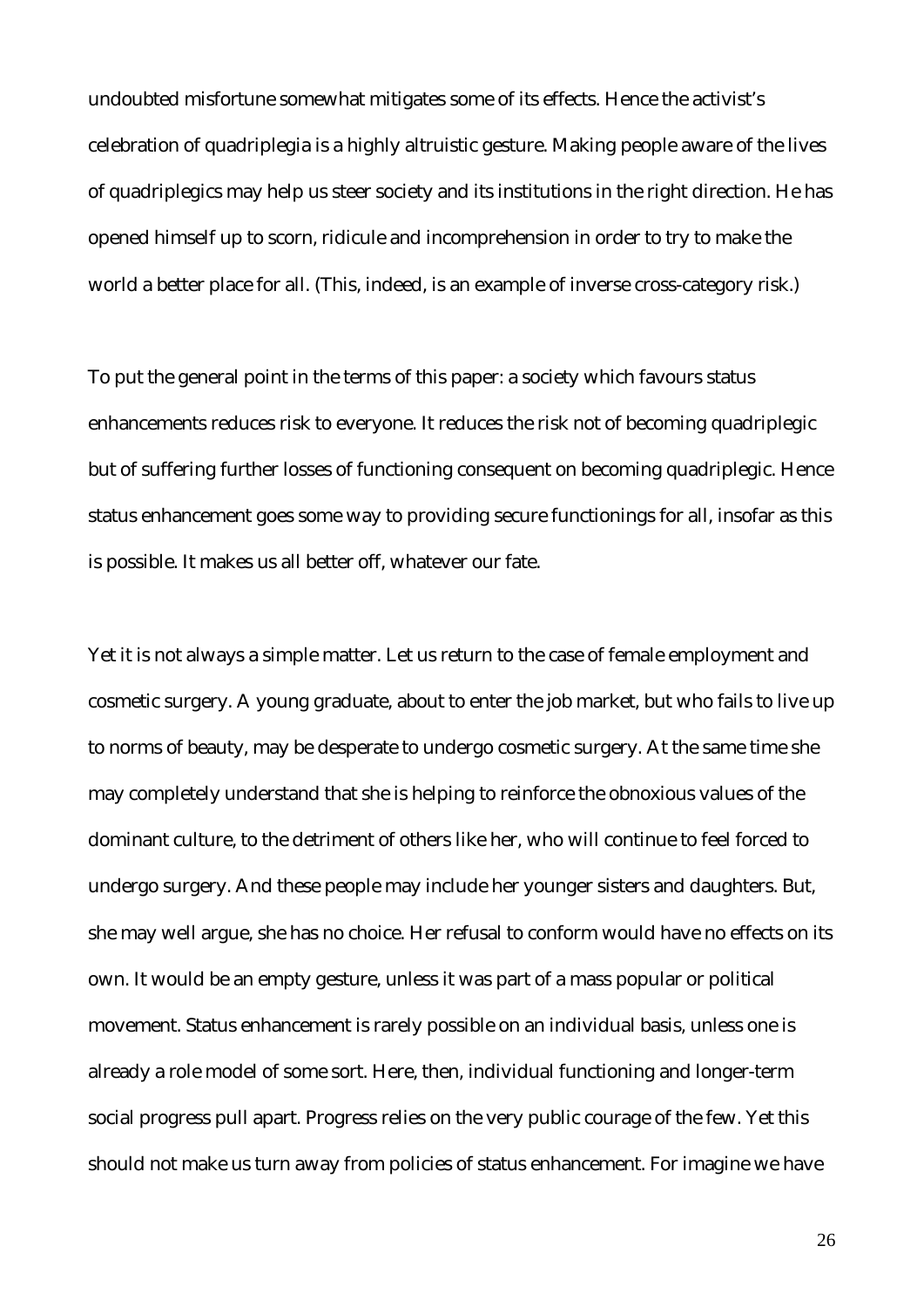achieved a world in which people are accepted whatever they look like. They never need form the thought that they might not be accepted (except, perhaps, as a rather extraordinary historical observation about how things were in the bad old days), nor do they even need to form the thought that they have benefited from social policy. This, then, is why status enhancement is non-stigmatising. It does not need to identify which particular individual to help in order to help them. It requires neither pity nor gratitude.

## 7. Disability and Social Policy

What I have just said about the non-stigmatising benefits of status enhancement may seem to be in tension with the fact that, from the point of view of social policy we do need to identify people with disabilities. Furthermore, the definition I have offered shows how to do this: a disabled person is someone who lacks genuine opportunity for secure functionings owing (in part) to physical or mental impairment. So there is, it may be argued, both a need to identify disabled people in order to help them, and a means of doing so.

However this argument pre-supposes that disabled people need help of some form because they are disabled. On this view, we must attend to the needs of disabled people whatever else is true of them; whether they are wealthy or poor; have a wide and rich social network or are socially isolated, and so on. An alternative view is that disability as such is not the crux of the matter; rather we need to come to an assessment of what we could call someone's total life experience, and those who do worse on this measure have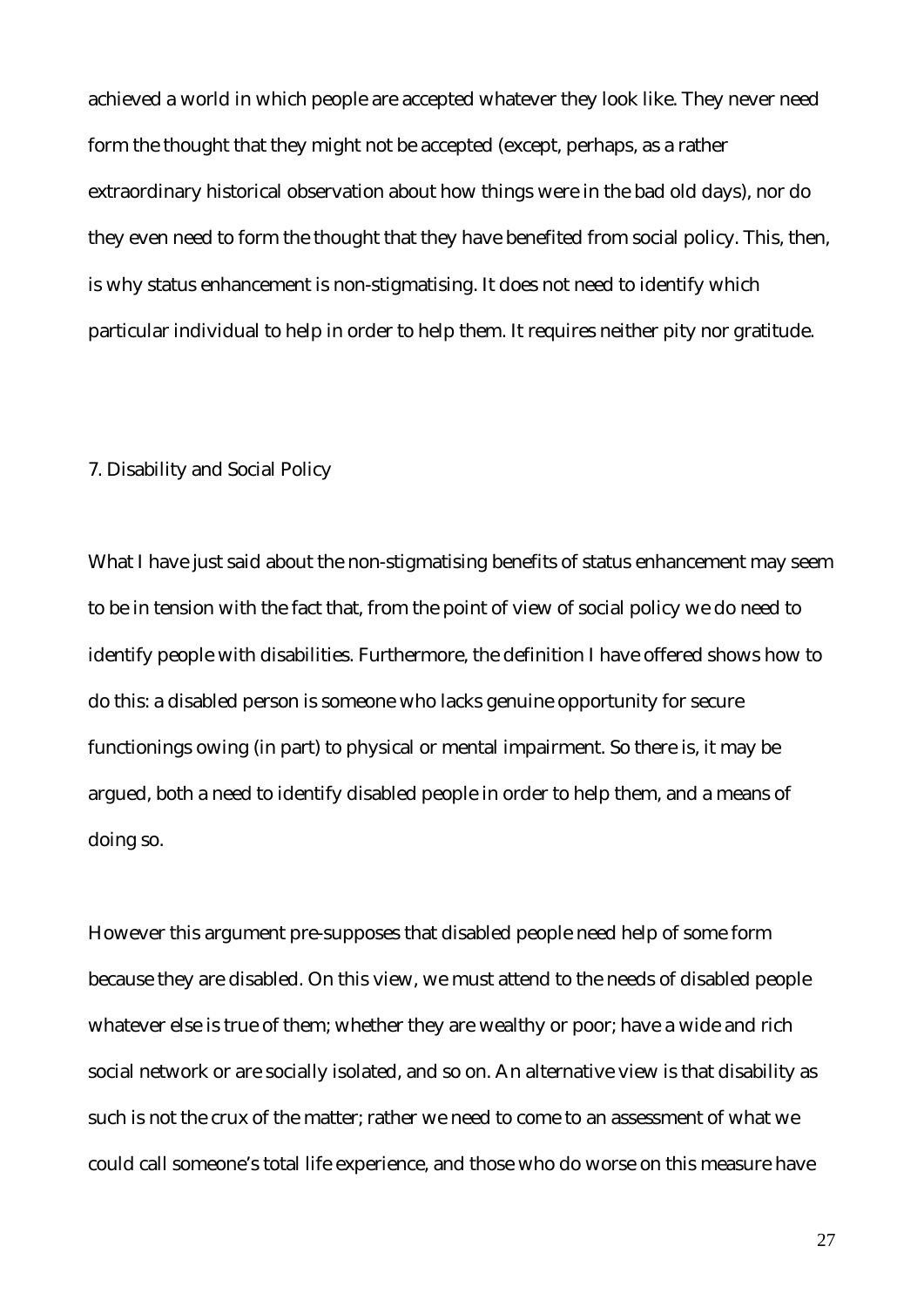the most urgent social claims. Which view is correct? One argument is that a humane society should attend to each and every need of each and every person, and so all people with disabilities should receive assistance whatever else is true of them. In response it will be argued that resources are limited and we cannot do everything. Consequently what matters is whether or not people have genuine opportunities for secure functioning, and not whether any lack of functioning is attributable to any particular cause. On such a view the idea of mental and physical impairment is strictly speaking irrelevant to social policy: what matters is the most urgent lack of opportunities for secure functionings. Disability gives rise to claims alongside many other calls on scare resources and must be judged against them.

There seems to be something right about both sides. For example allowing only those of below average income to use disabled parking bays, on the grounds that the wealthier do not need subsidized parking, is not an attractive social policy. Where a measure is relatively cheap, and beneficial, there seems reason to apply it generally. Yet at the same time it should be possible to have a reasoned debate about whether some measures are over-demanding; for example building codes for disabled access which make building, say, a new leisure centre prohibitively expensive. This is not to say that such codes must be wrong, but it should be possible to ask such a question with an open mind, taking into account all the consequences. Decisions have their costs and these should be brought into the open, at least at the level of the formulation of general policy.

However, even when we take 'total life experience' approach, where, strictly speaking, the issue of disability (lack of opportunity through impairment) becomes irrelevant, this does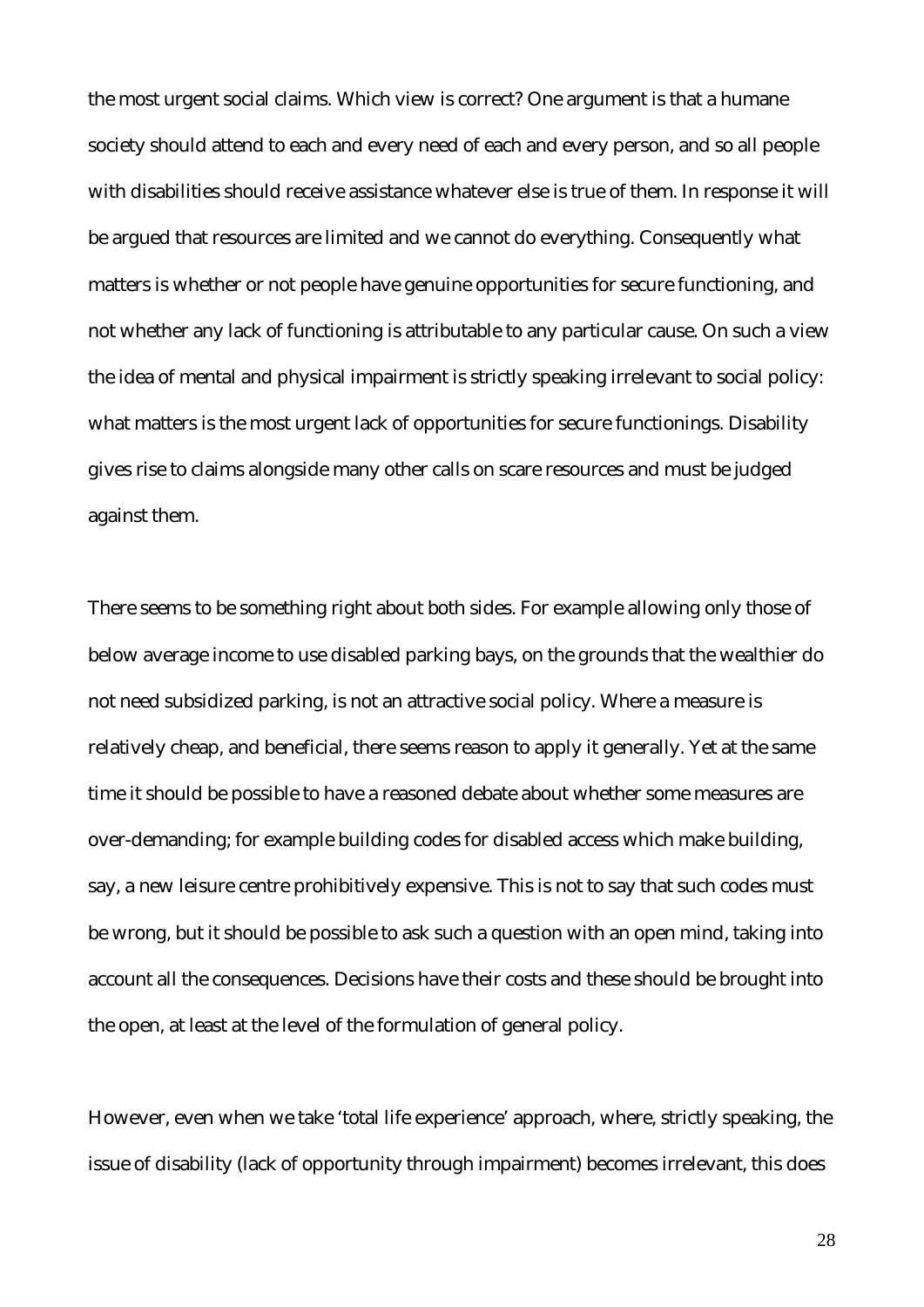not mean that the concept of disability is irrelevant in practical terms. For some impairments are so devastating that they typically cause a whole set of effects. Indeed many disabled people find a whole range of secure functionings beyond them. Hence the idea of disability remains important as a marker for a constellation of disadvantages, rather than as a disadvantage in itself. Even if, at the most fundamental level, the concept of disability has little or no work to do, in practical terms it is of use.

#### 8. Anti-discrimination

It may be urged that there is one further way in which the concept of disability in required for theoretical purposes, one which renders the radical approach to disability, canvassed in Section 4 above, highly problematic. Disability advocates sometimes seem to want to argue both that there is no hard and fast line between able-bodied people and disabled people, yet, at the same time that disabled people should receive special legal protection. Here it may seem, disability advocates face a dilemma. If they wish to argue that disabled people need special treatment in legal and social policy, then a clear distinction between the disabled and non-disabled is indispensable. So the radical proposal that disability is in effect, nothing special, cuts away this ground. If there is nothing special about disability, there is nothing special about disability. On the radical view, societies should attempt to remedy disadvantage, whatever its cause. Consequently, as we have seen, aiding some biologically impaired people may turn out to be a low social priority if, for example, their lack of secure social functioning is relatively minor.

In response to this it is tempting to think that a dual view may be the way forward. There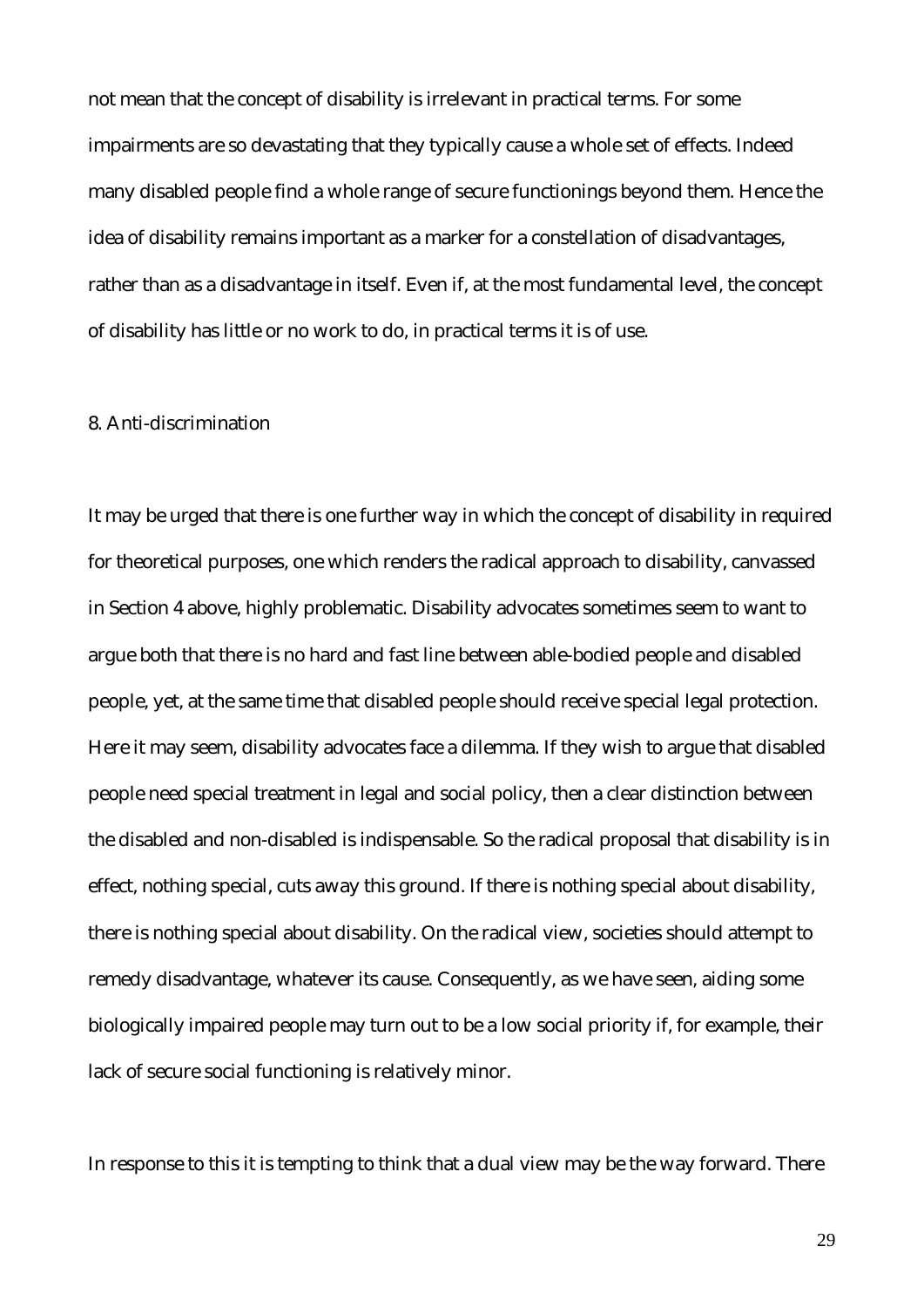is a difference between outright discrimination - whether intentional or negligent - and disadvantage. The common sense view of disability - or something like it – appears to have an essential role to play in the formation of explicit legislation and policy, protecting people with disabilities against discrimination, on the model of legislation against sexual and racial discrimination. However from the point of view of distributive justice the concept of disability itself needs no place, except to be recognized as one very common correlate, and probable cause, of social disadvantage; a reduced opportunity to achieve secure functionings. And here too we see the situation parallel to that of race and gender.

Yet on further reflection it is apparent that we do not, after all, need the common-sense view of disability even for anti-discrimination policy. For the parallel to race and gender is not disability but impairment: discriminating against people on the basis of their physical and mental properties, not on their opportunity to achieve secure social functionings. So on the view advocated here, discrimination policy needs the concept of impairment; while social justice needs the concept of advantage understood as the worthwhile opportunity to achieve secure functionings. Nevertheless, as noted, the concept of disability remains important. As noted, people with severe impairments often find it difficult to achieve a whole range of secure functionings, and so if someone is impaired to this degree then it is likely that they will need to be the focus of special attention. The term 'disability' has a vital use in identifying particular 'clusters' of disadvantage. However in itself the concept of disability need play no fundamental role formulating the theory behind social policy.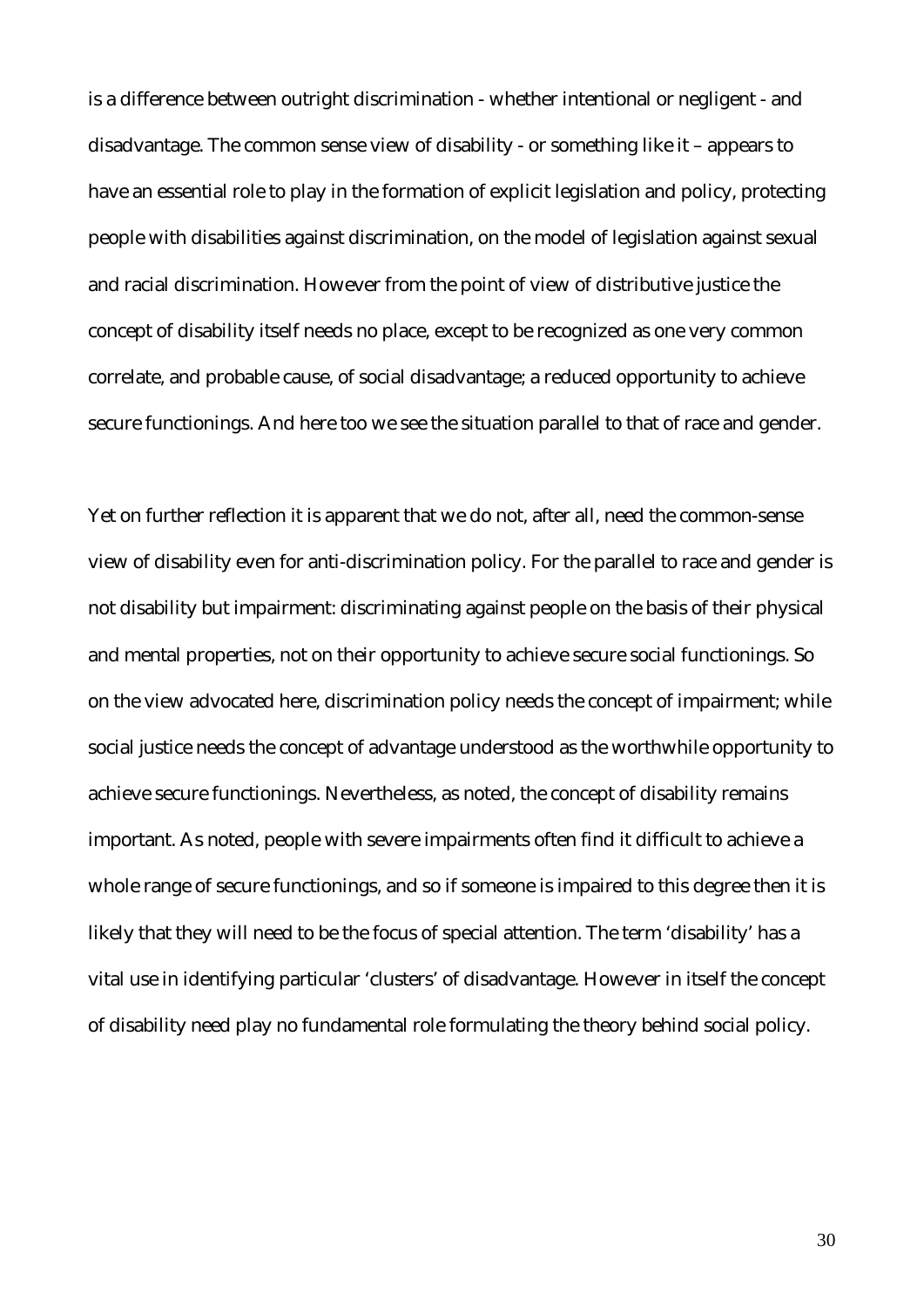### 9. Conclusion

My task in this paper has been to consider how a society of equals should deal with issues of disability, seeking an answer with credibility both from the point of view of political philosophy and social policy. Rather than attempt to summarize my claims and arguments once more (they are set out in the introduction) I would like to conclude by drawing attention to one central argument of this paper: the advantages of status enhancement as a form of addressing disadvantage. Although those who advocate the social model have long understood and advocated this, it is worth ending with a statement of the three grounds on which, according to the arguments of this paper, it should often be the preferred means of addressing disadvantage, when available. First, it is non-stigmatising; individuals do not have to be identified in order to be helped. Second, it is inclusive, welcoming people in their differences, rather than attempting to impose a single mould. Third is benefits everyone by reducing risk. For a society of equals this should be an immensely attractive strategy even if it cannot always be achieved in practice.

# References

Anderson, Elizabeth. 1999. What Is the Point of Equality? *Ethics* 109, 287-333.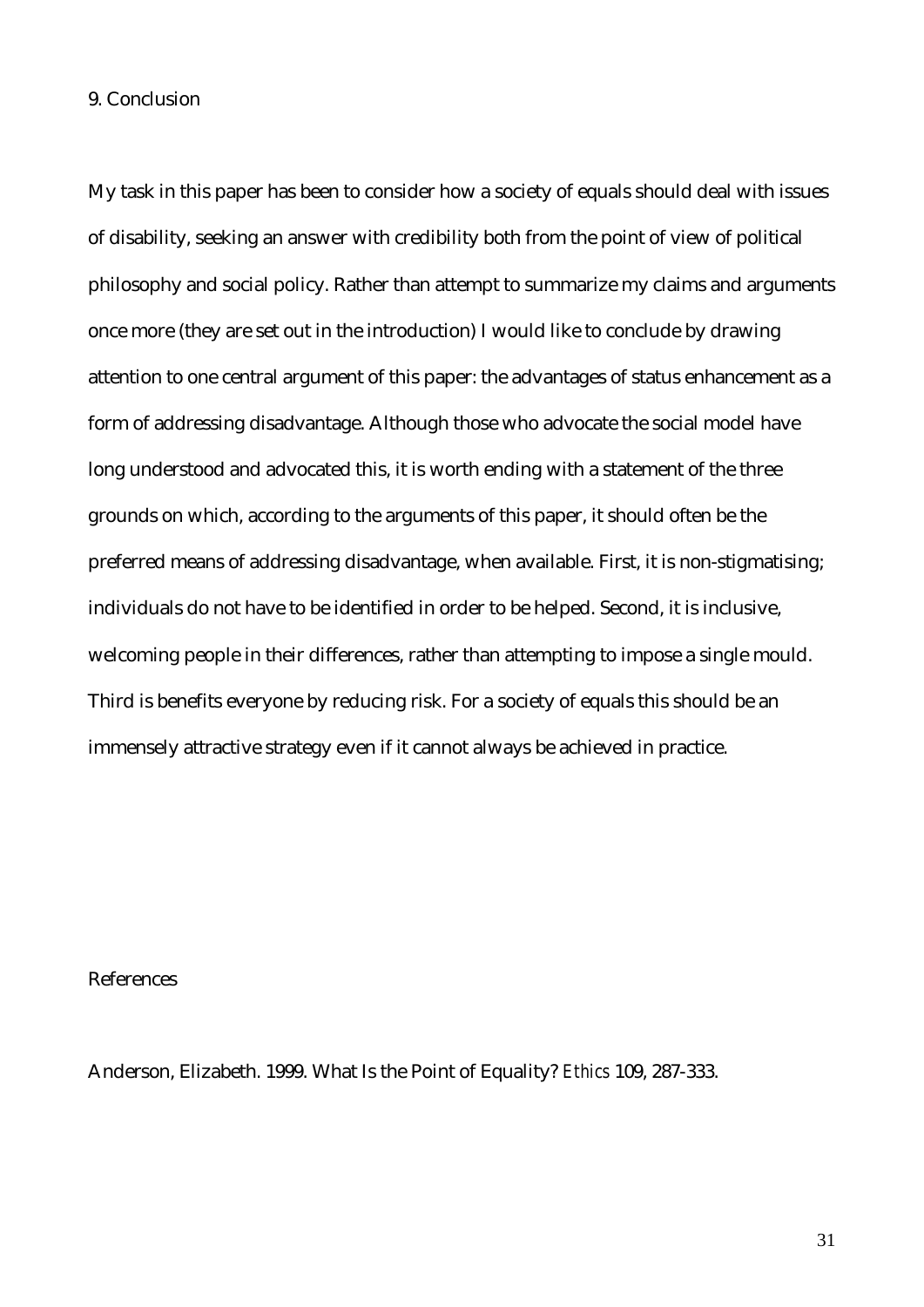Arneson, Richard, 1989. Equality and Equality of Opportunity for Welfare. *Philosophical Studies* 56, 77-93.

Bickenback, Jerome. 1993. *Physical Disability and Social Policy*. Toronto: University of Toronto Press.

Buchanan, A., Brock, D., Daniels N. and Wikler D. 2000. *From Chance to Choice.* Cambridge: Cambridge University Press.

Cohen, G.A. 1989. On The Currency of Egalitarian Justice. *Ethics* 99, 906-44.

Cohen, G.A. 2004. Expensive Tastes Ride Again. Pp 3-29 in Justine Burley (ed.) *Dworkin and his Critics*. Oxford: Blackwell Publishers.

Daniels, Norman. 1985. *Just Health Care*. Cambridge: Cambridge University Press.

Dworkin, Ronald. 1981a. What is Equality Part 1: Equality of Welfare, *Philosophy and Public Affairs* 10, 185-246. Reprinted as Chapter 1 of Dworkin, Ronald 2000.

Dworkin, Ronald. 1981b. What is Equality Part 2: Equality of Resources, *Philosophy and Public Affairs* 10, 283-345. Reprinted as Chapter 1 of Dworkin, Ronald 2000

Dworkin, Ronald. 1993. Justice in the Distribution of Health Care, *McGill Law Journal* 38, 883-98.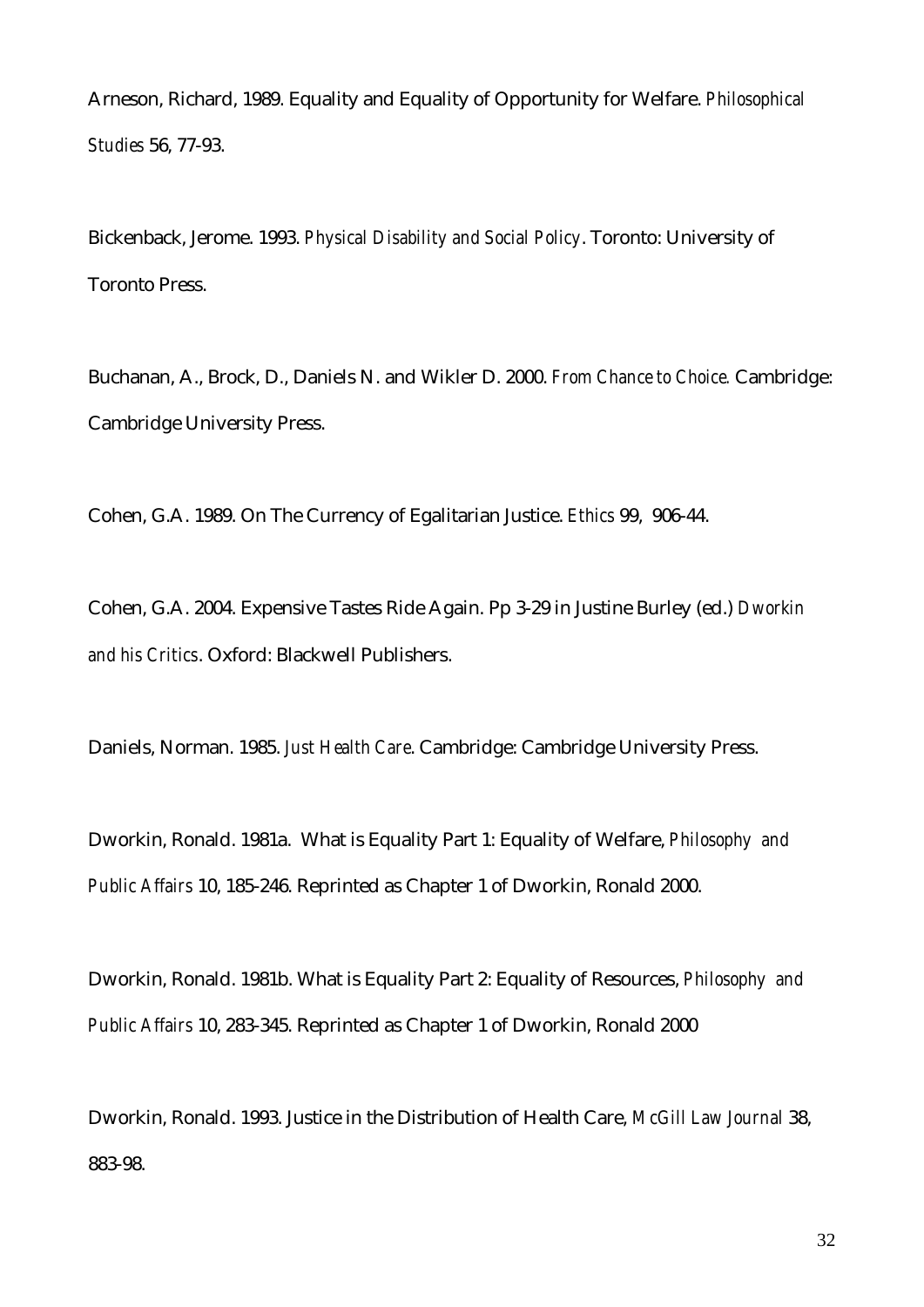Dworkin, Ronald. 2000. *Sovereign Virtue*. Cambridge Ma.: Harvard University Press.

Goodin, Robert. 1990. Theories of Compensation. Pp. 267-86 in R.G. Frey and C.W Morris (ed.) *Liability: New Essays in Legal Philosophy*. Cambridge: Cambridge University Press.

Hinton, Timothy. 2001 Must Egalitarians Choose Between Fairness and Respect? *Philosophy and Public Affairs* 30 72-87.

MacIntyre, Alasdair. 1999 *Dependent Rational Animals.* London: Duckworth.

Marmot, Michael. 2004 *Status Syndrome*. London: Bloomsbury.

Miller, David. 1998. Equality and Justice. Pp. 21-37 in Andrew Mason (ed.) *Ideals of Equality*. Oxford: Blackwell Publishers.

Norman, Richard. 1998. The Social Basis of Equality. Pp. 37-52 in Andrew Mason (ed.) *Ideals of Equality*. Oxford: Blackwell Publishers.

Nussbaum, Martha. 2000 *Women and Human Development*. Cambridge: Cambridge University Press.

Rawls, John 1971 and 1999. *A Theory of Justice*. Oxford: Oxford University Press.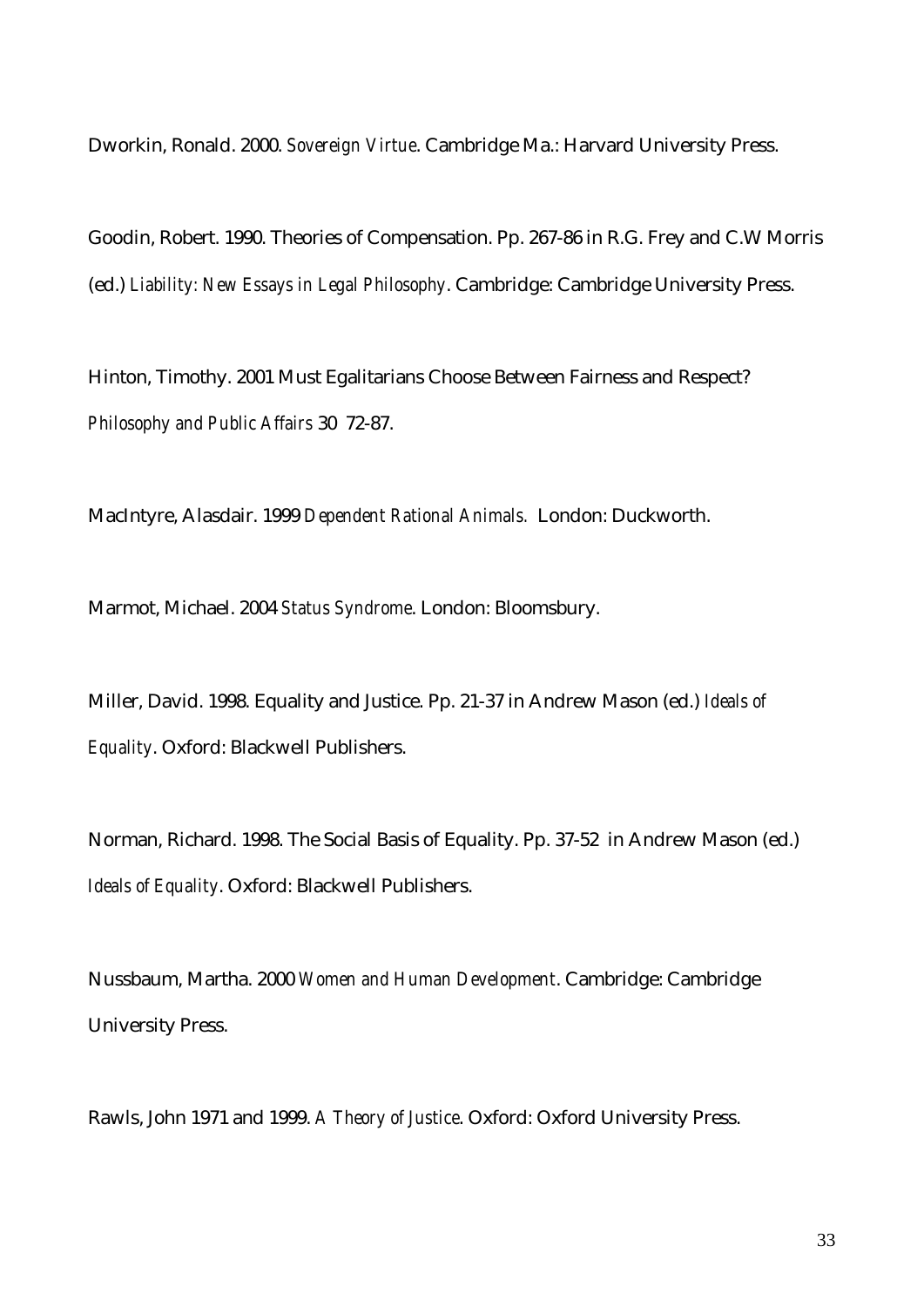Rawls, John 1982. Social Unity and Primary Goods. Pp 159-185 in Amartya Sen and Bernard Williams (ed.) *Utilitarianism and Beyond* . Cambridge: Cambridge University Press.

Rawls, John. 1999 A Kantian Conception of Equality. Pp. 254-266 in John Rawls *Collected Papers.* Cambridge Ma.: Harvard University Press.

Scheffler, Samuel. 2003 What is Egalitarianism? *Philosophy and Public Affairs*, 31, 6-35.

Sen Amartya 1980 Equality of What? Pp. 195-220 in S. McMurrin (ed.) 1980 *Tanner Lectures on Human Values*. Cambridge: Cambridge University Press.

Sen, Amartya. 1999 *Development as Freedom*. Oxford: Oxford University Press.

Shakespeare, Tom (ed.). 1998. *The Disability Reader*. London: Cassell.

Silvers, Anita, Wasserman, David, and Mahowald, Mary B. 1998. *Disability, Difference, Discrimination*. Lanham MD: Rowman and Littlefield.

Tawney, R.H. 1931. *Equality*. London: George Allen & Unwin.

Tremain, Shelley. 1996. Dworkin on Disablement and Resources, *Canadian Journal of Law and Jurisprudence,* 9, 343-59.

Wolff, Jonathan. 1998. Fairness, Respect, and the Egalitarian Ethos. *Philosophy and Public Affairs*, 27, 97-122.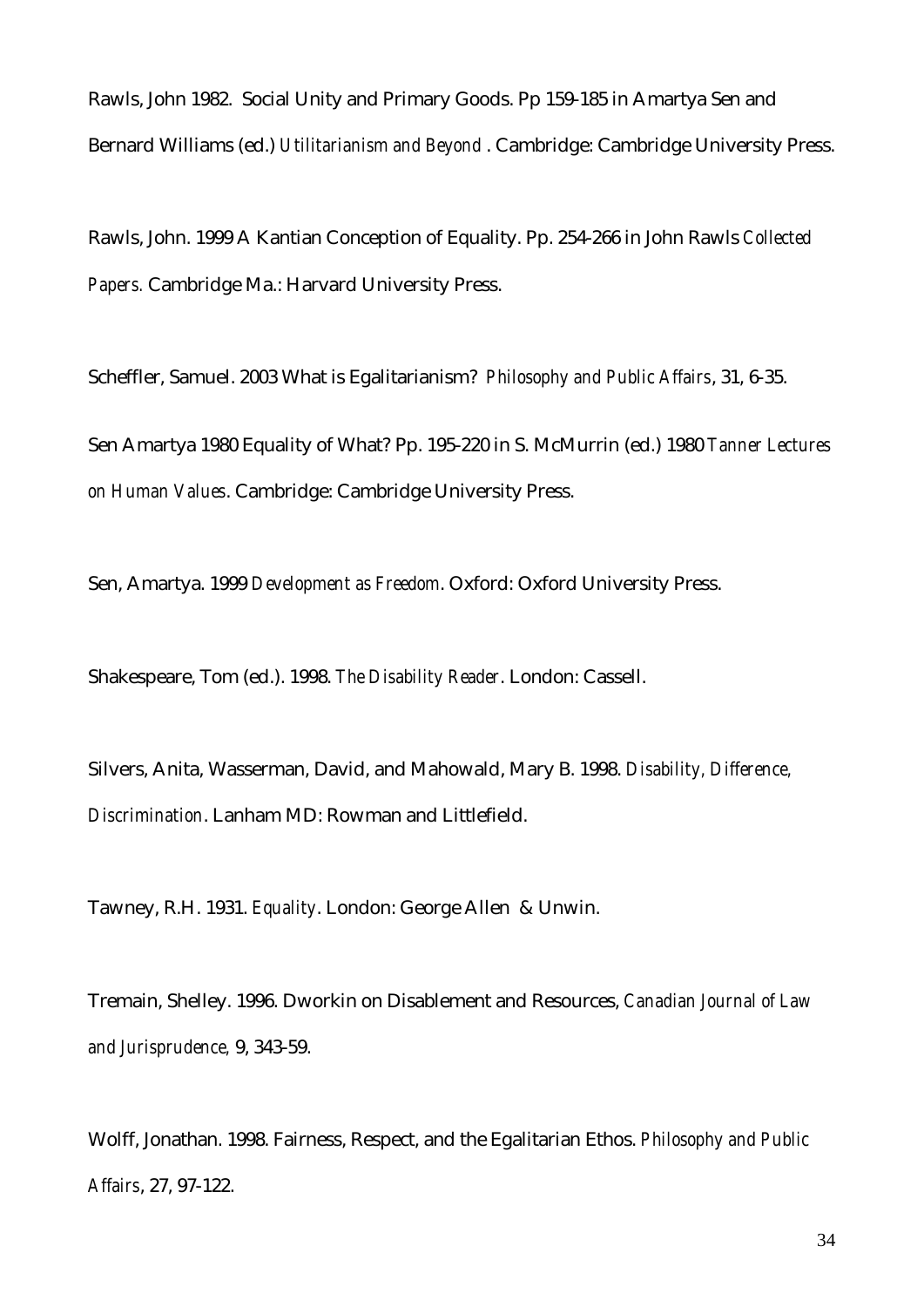Wolff, Jonathan. 2001. Levelling Down. Pp 18-32 in K. Dowding, J. Hughes and H. Margetts (ed.) *Challenges to Democracy*. London: Palgrave.

Wolff, Jonathan. 2002. Addressing Disadvantage and the Human Good'. *Journal of Applied Philosophy*, 19, 207-218.

Wolff, Jonathan. 2003. Social Ethos and the Dynamics of Toleration. Pp. 147-160 in Catriona McKinnon and Dario Castiglione (ed.) *The Culture of Toleration in Diverse Societies: Reasonable Toleration*. Manchester: Manchester University Press.

Wolff, Jonathan and de-Shalit, Avner (forthcoming) *Disadvantage.* Oxford: Oxford University Press.

<u>.</u>

<sup>1</sup> Near and distant relatives of this paper have been presented to many audiences and read and commented on by many people. In particular I would like to acknowledge the help of audiences at Virginia Commonwealth University, The University of New Mexico at Albuquerque, M.I.T., University College London, the University of Manchester, the University of Southampton, the University of East Anglia , Ben Gurion University of the Negev, National University of Ireland, Galway, the University of Liverpool, the University of Sheffield, and the Kennedy School, Harvard University. I am particularly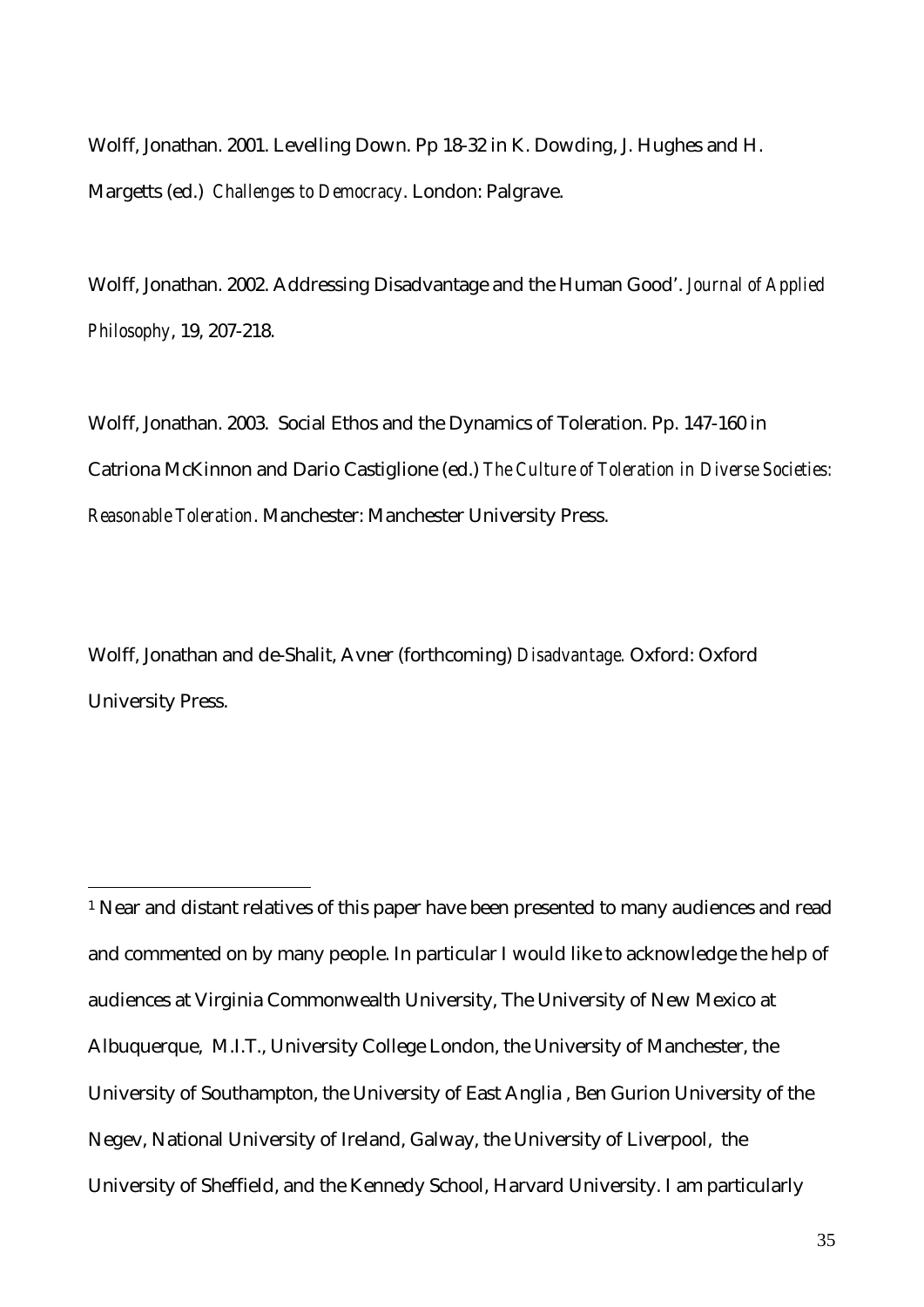grateful to Richard Arneson, John Baker, Dan Brock, Alex Brown, G.A. Cohen, Miriam Cohen Christofidis, Roger Crisp, Avner de-Shalit, Simon Duffy, Ronald Dworkin, Alon Harel, John Harris, W.D. Hart, Dan Hausman, Richard Hull, Frances Kamm, Annabelle Lever, Andrew Mason, Trenton Merricks, Veronique Munoz Dardé, Jennifer Nagel, Glen Newey, Michael Otsuka, Janet Radcliffe Richards, Sarah Richmond, John Roemer, Karen Rothstein, Julian Savulescu, Tim Scanlon, Tom Shakespeare, Anita Silvers, Hillel Steiner, Sergio Tenenbaum, Georgia Testa, Nick Tyler, Peter Vallentyne, Alex Voorhoeve, Stuart White and Andrew Williams for their comments and suggestions. Work on this paper begun during a Fulbright Senior Scholarship, while visiting at Columbia University, and the final version was written up during a period of AHRB funded leave. Above all, I would like to thank the editor and referees for this journal for their invaluable advice on the final presentation of the argument.

<u>.</u>

2 For a fascinating sample of theoretical work from scholars active in the disability movement see the essays in Shakespeare (ed.), 1998, and Tremain 1996.

3 See, in particular Birkenbach, 1993; Silvers et. al., 1998; and Buchanan et. al., 2000. Rawls, notoriously, deliberately excluded questions of the disability from the account of justice set out in *A Theory of Justice*. (Rawls 1971). See also Rawls 1999, p. 259; and Rawls 1982, p. 168.

4 This view of a good society is defended in detail in Jonathan Wolff and Avner de-Shalit, forthcoming. This paper applies the analysis of that book to the particular issue of disability, and thus draws heavily on this joint work.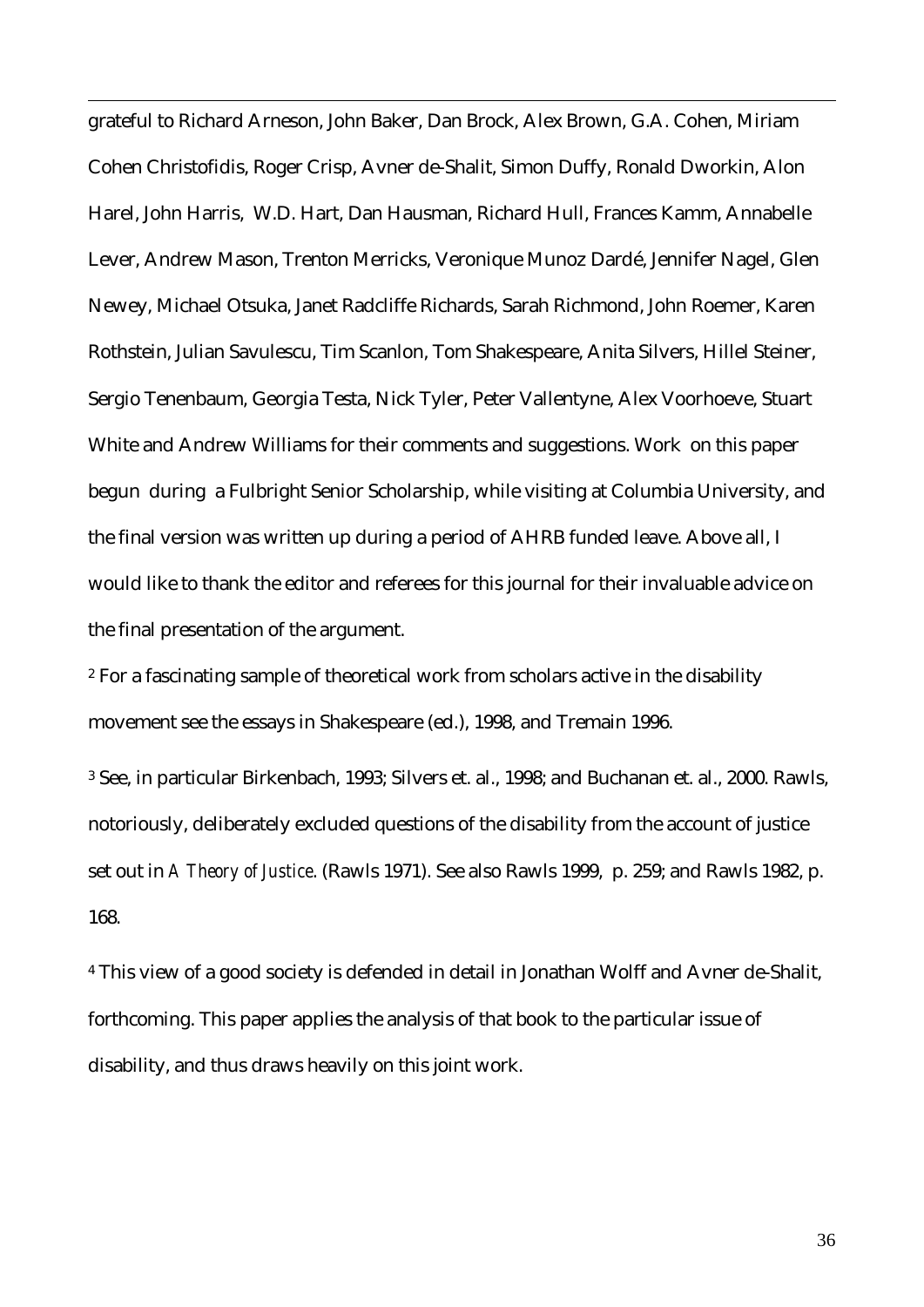5 Anderson 1999 coined this term. Luck egalitarians, in this sense, include Dworkin, Cohen and Arneson. For critical discussion see Wolff, 1998, Anderson 1999, Hinton 2001, and Scheffler 2003.

<sup>6</sup> A useful attempt at clarification is Robert Goodin's distinction between 'meanssubstitution' compensation and 'ends-displacement' compensation. See Goodin, 1990. For doubts about this distinction and an attempt to replace it with a continuum, while remaining within the spirit of Goodin's suggestion, see Wolff, 2002, p. 209.

7 See Wolff 1998, Anderson 1999 and Scheffler 2003.

8 Sen's theory is set out over a number of works. For representative samples see Sen 1980 and Sen 1999.

 $9$  However we should not overlook that some disabled people do not live in normal circumstances. For those in institutions, effective incarceration and force feeding is not unheard of. Giving such individuals more control would be a welcome consequence, it seems, of the capability approach.

10 This is the view favoured by Cohen 1989 and Arneson 198?.

<sup>11</sup> This is the view that many associate with Dworkin. See, for example, Cohen 2004, p. 7. 12 Sen 1999, p. 146.

13 Sen 1999, p. 8.

<u>.</u>

<sup>14</sup> I owe the insight that risk is a neglected aspect of disadvantage to Avner de-Shalit. This idea is developed in detail in de-Shalit and Wolff (forthcoming).

<sup>15</sup> For a detailed account of the effects of lack of control on health and life-expectancy see Marmot 2004.

16 Silvers et al 1998, pp. 107-110.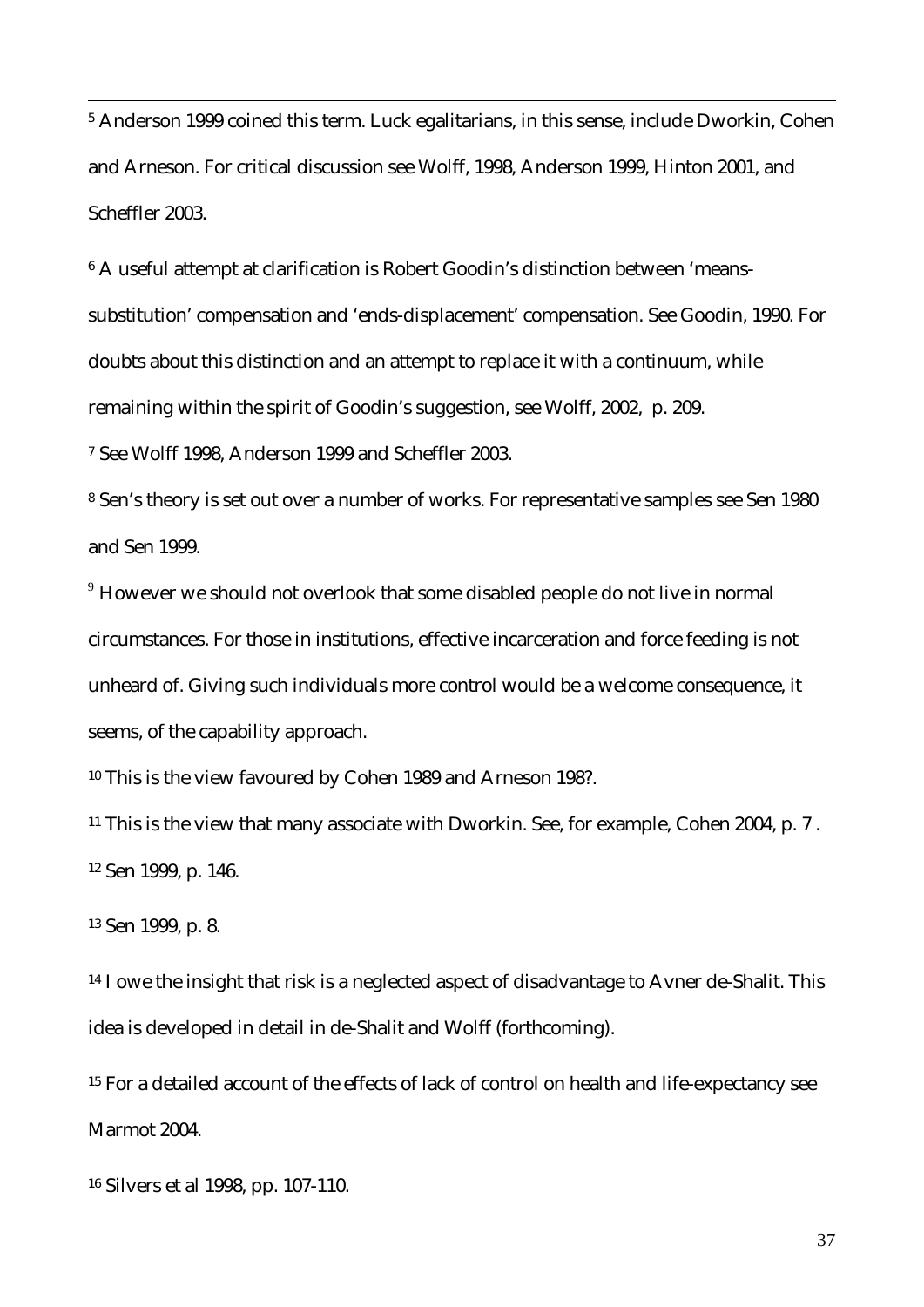17 See, for a leading example, Tawney, 1931. Recent advocates of this idea include Miller, 1998, and Norman, 1998.

18 In an earlier paper (Wolff, 2001) I made this same mistake myself. I would now say that we must distinguish between something being good for an individual from that individual recognizing that it is good for them. Social equality – non-exclusion – is good for an individual whether or not they recognize it. Consequently, in the ultimate currency of justice there can be no justified leveling down, although, as it were, in the 'penultimate currency' leveling down will be commonplace.

19 The following analysis draws on Wolff, 2002.

20 Dworkin, 1981b.

<u>.</u>

<sup>21</sup> To be fair to Dworkin, in his third paper on equality, he does incorporate such material and social factors into his understanding of resources: a resource is different under different social, legal and perhaps material circumstances. (Dworkin 2000, 143-5) However there seem to be powerful analytic advantages in keeping resources and structures separate, as we shall see.

<sup>22</sup> I do not here say anything here about what this complex norm should be, reserving the topic for future work.

23 Macintyre, 1999.

<sup>24</sup> The following paragraphs rely on Wolff 2002 where the argument in elaborated in more detail.

<sup>25</sup> This apparent consequence was pointed out to me by Frances Kamm.

26 I thank Alex Voorhoeve for reminding me of the availability of this reply.